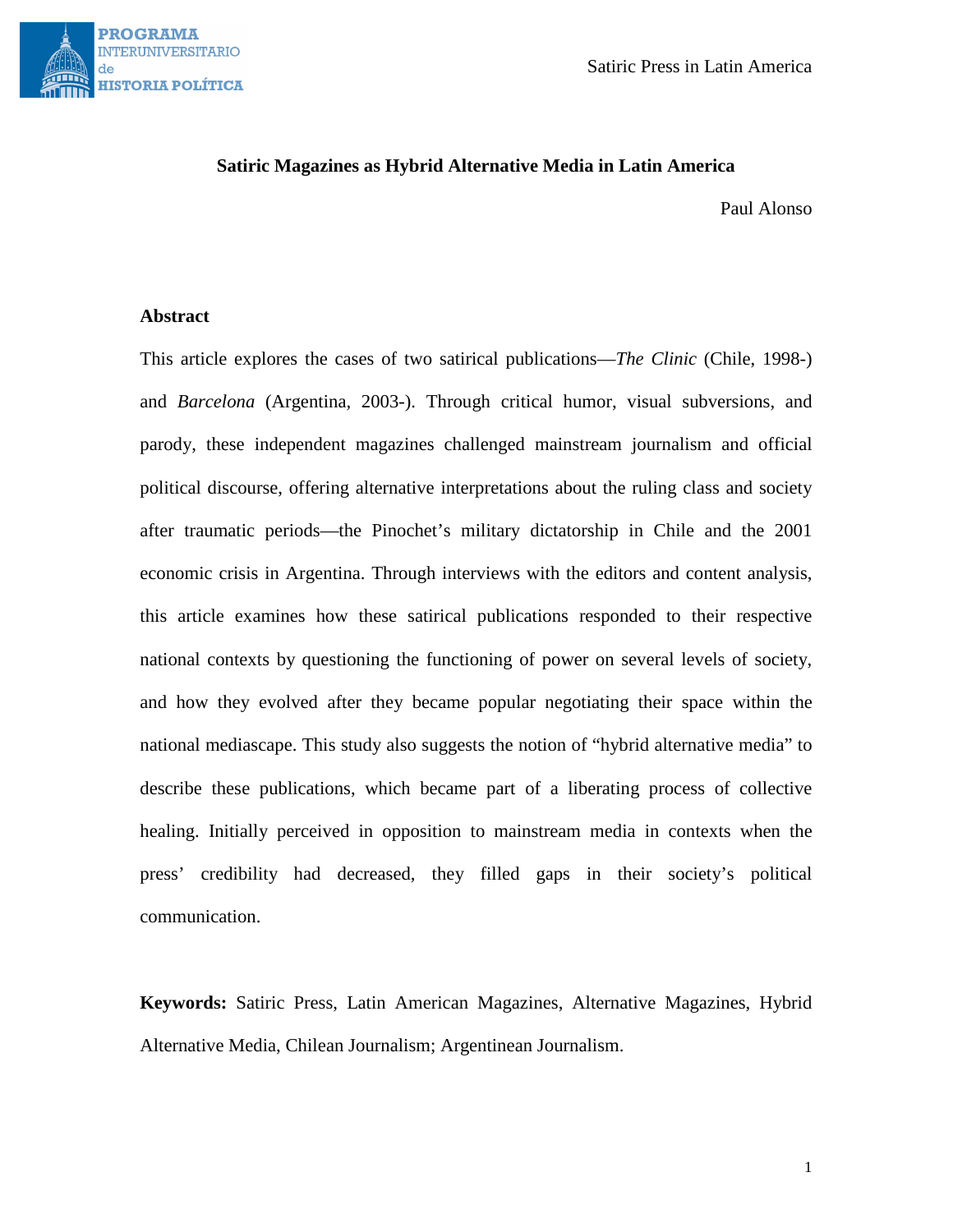# **Introduction[1](#page-1-0)**

 $\overline{a}$ 

Satire, "a blend of wit and criticism, aimed particularly at political leaders and institutions" (Collins 1996, 645), has had a global resurgence during the past decades. More specifically, satiric infotainment as a sub-genre that parodies news and journalism has become a phenomenon in political communication in many nations. In the United States, comedians like Jon Stewart and Stephen Colbert were considered two of the country's most influential "journalists," and the fake news magazine *The Onion* played a critical role in reframing the news agenda after 9/11. Global adaptations of *The Daily Show* have become leading political programs in countries like Germany (*Heute Show*) or Egypt (*Al Bernameg*). In France, the most shocking terrorist attack on the freedom of the press was directed towards the satiric magazine *Charlie Hebdo* on January 7, 2015, causing the death of 12 people and highlighting the role that satire plays in today's sociopolitical discourse. Nevertheless, the phenomenon of satiric infotainment in Latin America remains scarcely explored<sup>[2](#page-1-1)</sup>.

This article explores the cases of two contemporary satirical magazines—*The Clinic* (Santiago, Chile) and *Barcelona* (Buenos Aires, Argentina)—which challenged hegemonic values after traumatic national experiences (the Pinochet dictatorship in Chile and the 2001 economic crisis is Argentina, respectively). Through the use of biting

<span id="page-1-0"></span><sup>1</sup> Este artículo fue originalmente publicado en *Latin American Research Review*, 54 (4), pp. 944-957, 2019.

<span id="page-1-1"></span><sup>2</sup> The only regional study on contemporary Latin American satiric infotainment, "Satiric TV in the Americas: Critical Metatainment as Negotiated Dissent" (Alonso 2018), focuses on television and digital platforms, analyzing primarily cases from Argentina, Chile, Mexico, Peru, and Ecuador.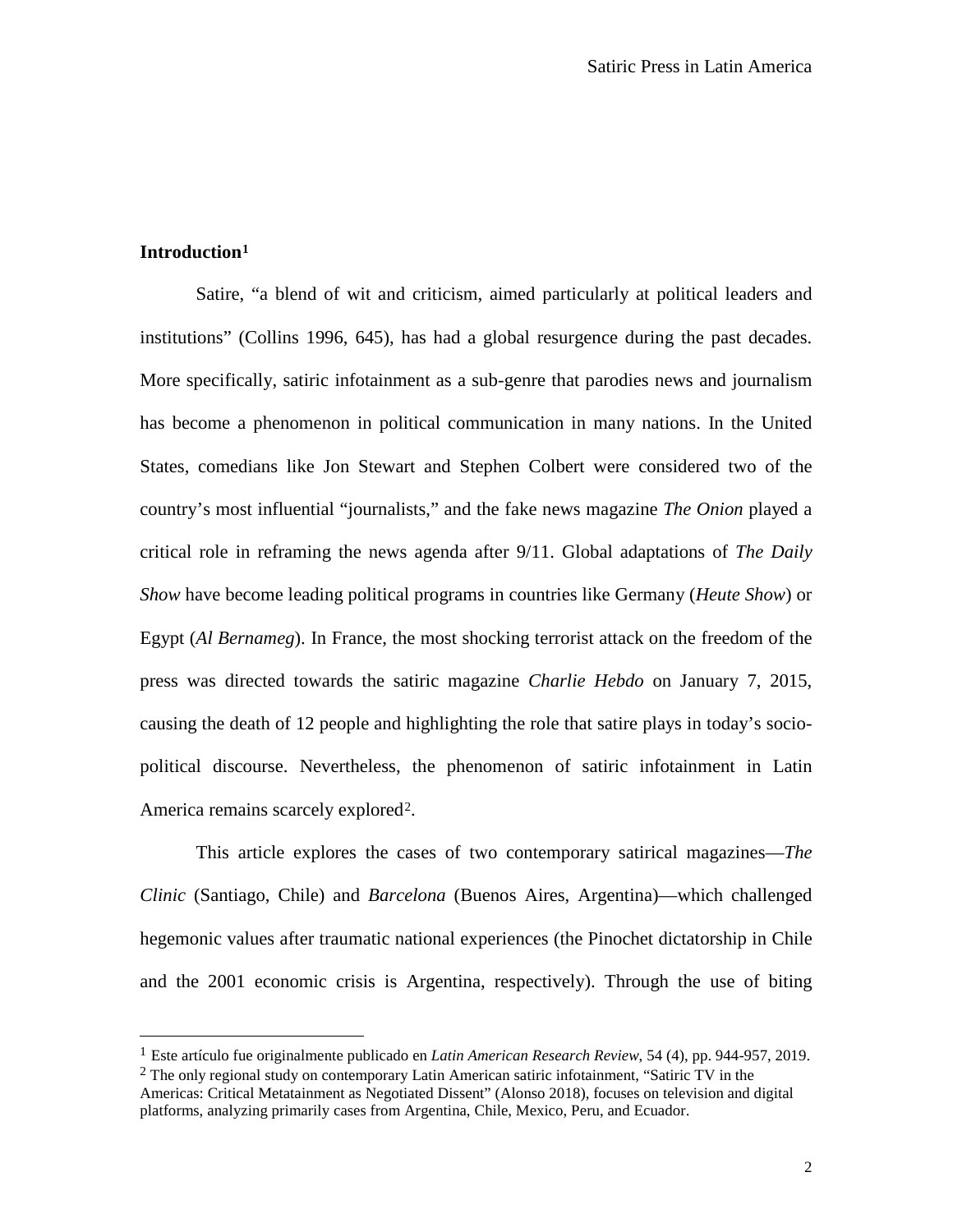parody, fake news and visual subversion, these satirical magazines incorporated an original journalistic approach, a critical perspective on national and international topics, and new angles and ways of telling public interest stories. Through interviews with the editors (conducted, first, in 2005 and then ten years later in 2015) and content analysis, this article analyzes the relation of *The Clinic* and *Barcelona* to their socio-political contexts, their patterns of production, and their evolution after they became popular. Building upon theory on satiric infotainment and using the notion of "hybrid alternative media," this article explores how these satirical publications negotiated their space within the national mediascape and their meaning between alternative, oppositional, and mainstream characteristics. In an era of increasing globalization, these publications highlight the idea that the relation between local culture and media still predominates. They established a direct dialog with the national context and can be considered as social catalysts with an important role within a process of collective healing after a traumatic crisis.

## **Satiric Infotainment as Hybrid Alternative Media**

Infotainment—media forms that "blur traditional distinctions between information-oriented and entertainment-based genres" (Baym 2008, 2276)—has usually been framed negatively for democracy and political communication (Postman 1985, Garcia Canclini 2001, Bourdieu 1998). However, contemporary satirists have also used it to negotiate an appealing and critical voice in public discourse that critiques, first, journalism and media practices, and then, a variety of social and political values. Popular TV shows like *The Daily Show* and *The Colbert Report* proved to be influential in US political communication and political action (Baym 2010, Jones 2010, Day 2011), and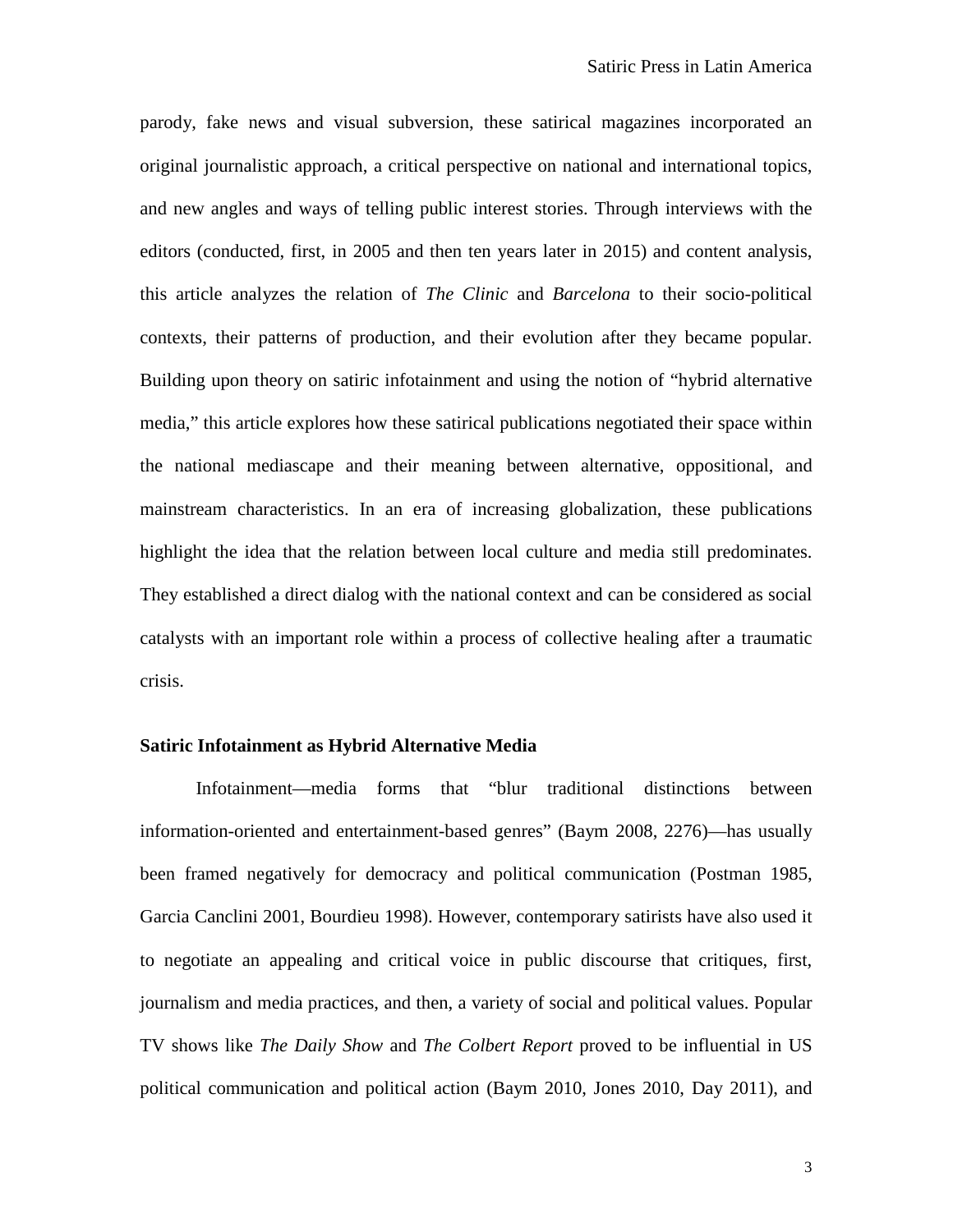some critics even called these shows "neo-modern" journalism (Baym 2005) or new types of public journalism (Faina 2012). The "fake news" magazine *The Onion*, for example, was said to have developed a "call for healing" after the 9/11 attacks (O'Rourke and Rodriguez 2004). By exposing the news as mere production and reframing them as mediations, *The Onion*'s meta-discourse invited citizens "to address racism and fundamental questions about the motives behind the attacks, and to lay out an agenda for learning about cultures and political histories of people involved in the war on terror" (Achter 2008). In this article, I argue that *The Clinic* and *Barcelona* played a similar healing, cathartic, and reconciliatory role through transgressive humor in their respective societies after a traumatic socio-political event.

Satire is a type of humor that ridicules human vices and follies through the use of parody, irony, and grotesquery; it aims to hold people and institutions accountable for their actions, attacking "dangerous religious, political, moral, or social standards" (Cuddon 1991, 202). Connecting with Bakhtin's (1984) conceptualizations of carnival—a prevailing spirit of fun mixed with social criticism— contemporary satire has established itself as a transgressive space to mock authority. In the case of the satiric press or satiric infotainment, its primary target is traditional journalism and the mainstream media. Its use of parody unveils the artifice in contemporary news practices, while critical humor provides the tools to engage in serious political criticism. The label of "fake news" allows satire to say what traditional journalism cannot. Its deconstruction of news and political rhetoric is developed through the practice of "political culture-jamming." Derived from the Situationist movement [3](#page-3-0) and its strategy of *détournement* (which means "turning

<span id="page-3-0"></span> $3$  The Situationist International (SI), an international organization of writers, artists and social critics, was active in Europe from 1957 to 1972. It aimed to eliminate capitalism and revolutionize everyday life.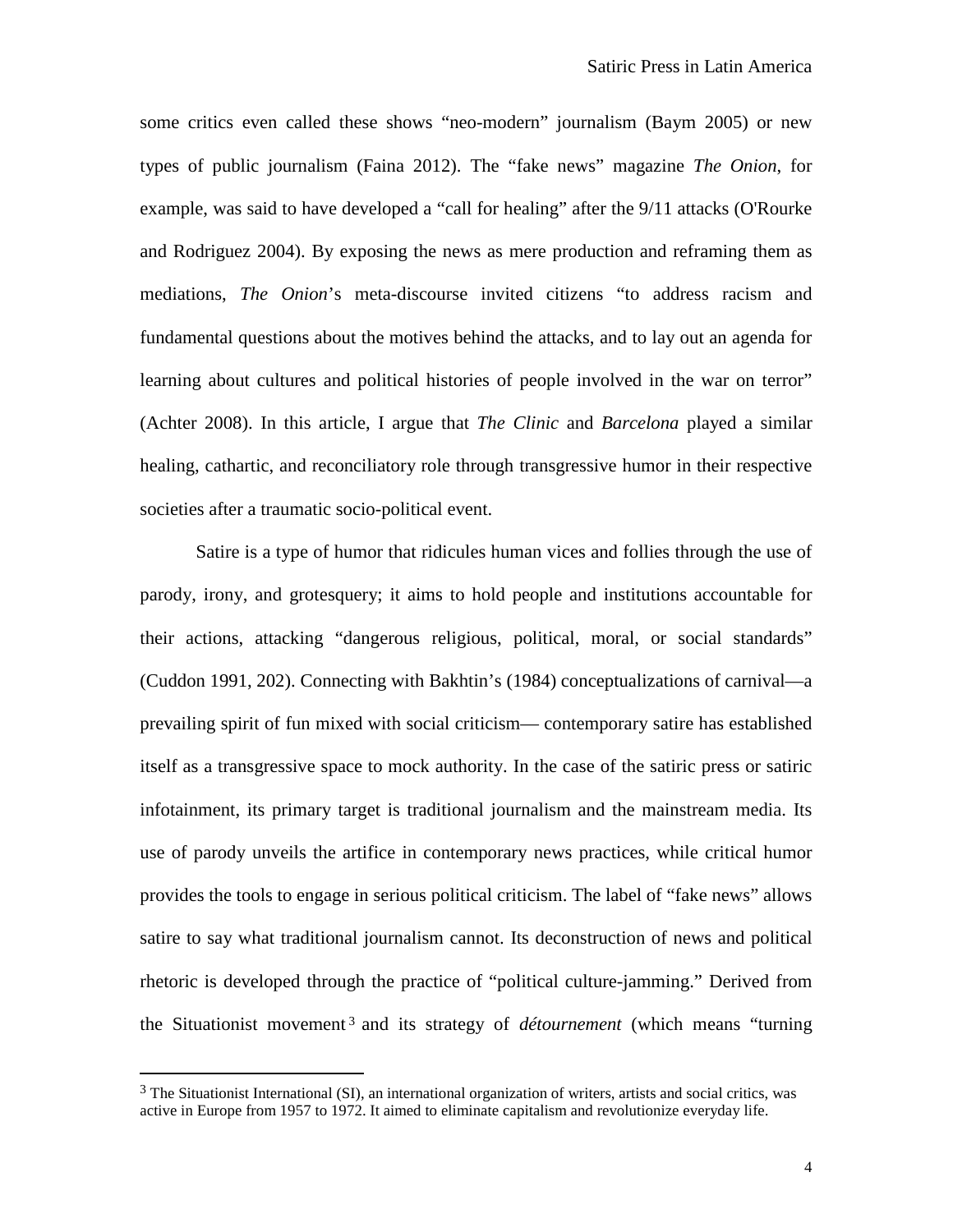around" or "turning upside down"), culture jamming is a symbolic form of protest that "targets central symbols of dominant discourses, deconstructs the discourse, and reintroduces the symbols in alternative contexts" (Wettergren 2003, 28). Contemporary satire uses political culture-jamming to add a subversive interpretation to the continuous stream of political images, exploiting leverage points – factual errors, logical contradictions, and incongruities – in both the dominant political discourse and the media that disseminate it (Warner 2007). Satire then also becomes a tool to enforce accountability by pointing out falsehoods, inconsistencies, or inconsequential news blown out of proportion (Painter and Hodges 2010). It challenges the legitimacy of serious news and forces media professionals and the audience to think more responsibly about what journalism should look like (Feldman 2007). In this sense, the label of "fake news" does not mean that the information it imparts is untrue. As Jones (2007) noted, satiric infotainment is "fake" only in that it refuses to make claims to authenticity. Indeed, its humor offers a means of reestablishing common-sense truths to counter the spectacle and artifice of politicians and the media. At the same time, any notion of "fake" depends upon an equal conception of "real": "Fake news necessitates assumptions about some kind of authentic or legitimate set of news practices, ideals that one rarely hears articulated or necessarily sees as evident today" (Baym 2005, 261). In a media environment where an increasingly savvy public realizes that mainstream news are no more "real" than satire is "fake" (Jones 2007), news becomes defined and constrained by a set of arbitrary cultural practices open for reconsideration. In this sense, many satiric infotainment contents can be considered as an experiment in journalism, an "alternative journalism" that uses satire to interrogate power and parody to critique contemporary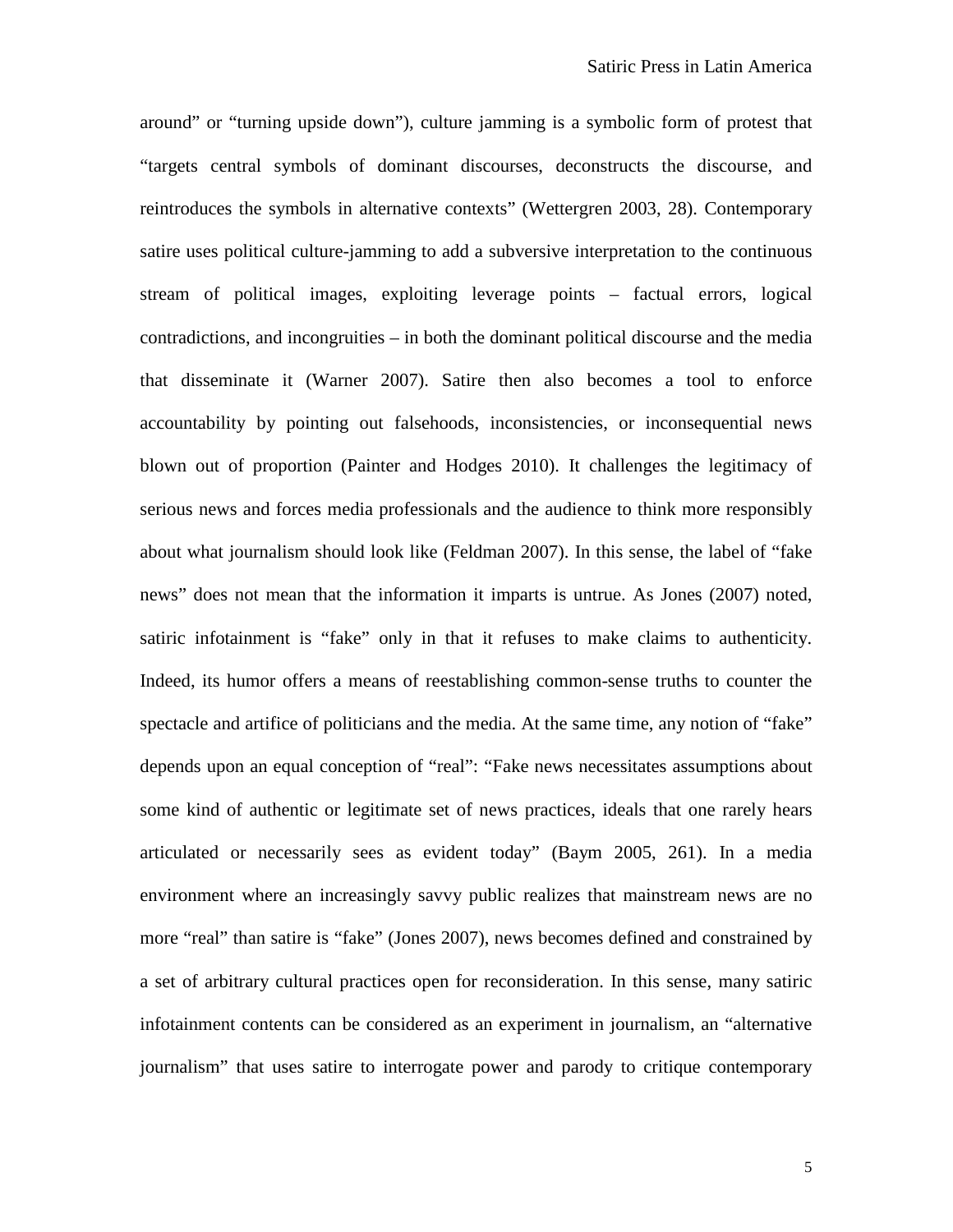news. Furthermore, today's satiric infotainment questions conventions of public speech and how we make sense of the political world. It is ultimately a struggle about meaning. As part of this process, satire performs the important function of saying what is otherwise unsaid, especially in certain sociopolitical contexts:

When historical reality presents periods of social and political rupture (such as culture wars, hot wars, and unpopular leaders) or mind-numbing manufactured realities (such as celebrity culture, media spin, and news management), satire becomes a potent means for enunciating critiques and asserting unsettling truths that audiences may need or want to hear (Gray, Jones, and Thompson 2009, 15).

Because of its transgressive and unsettling nature, satire has always found it difficult to make its way into mainstream mass media. This is true not only because satire has usually targeted values and practices of the oligarchic or corporate media, but also because its transgressive nature risks alienating segments of their broad audiences, therefore affecting the potential advertising which has been a foundational method of support of commercial media. While the situation varies according to socio-political contexts and platforms, Latin American socio-political satiric magazines have usually been born as independent, alternative media projects. "Alternative media," nevertheless, is a very ambiguous concept that has been used to refer to a variety of non–mainstream communication practices. Media scholars have noted that it is "a term so elastic as to be devoid of virtually any signification" (Abel 1997, 79) or that alternative media is oxymoronic: "Everything is, at some point, alternative to something else" (Downing 2001, ix). Searching for common ground, Chris Atton (2002) defined alternative media as much by its capacity to generate non-standard, often infractory methods of creation, production, and distribution as by its content. In the case of the alternative press, it develops its own construction of news based on alternative values and frameworks of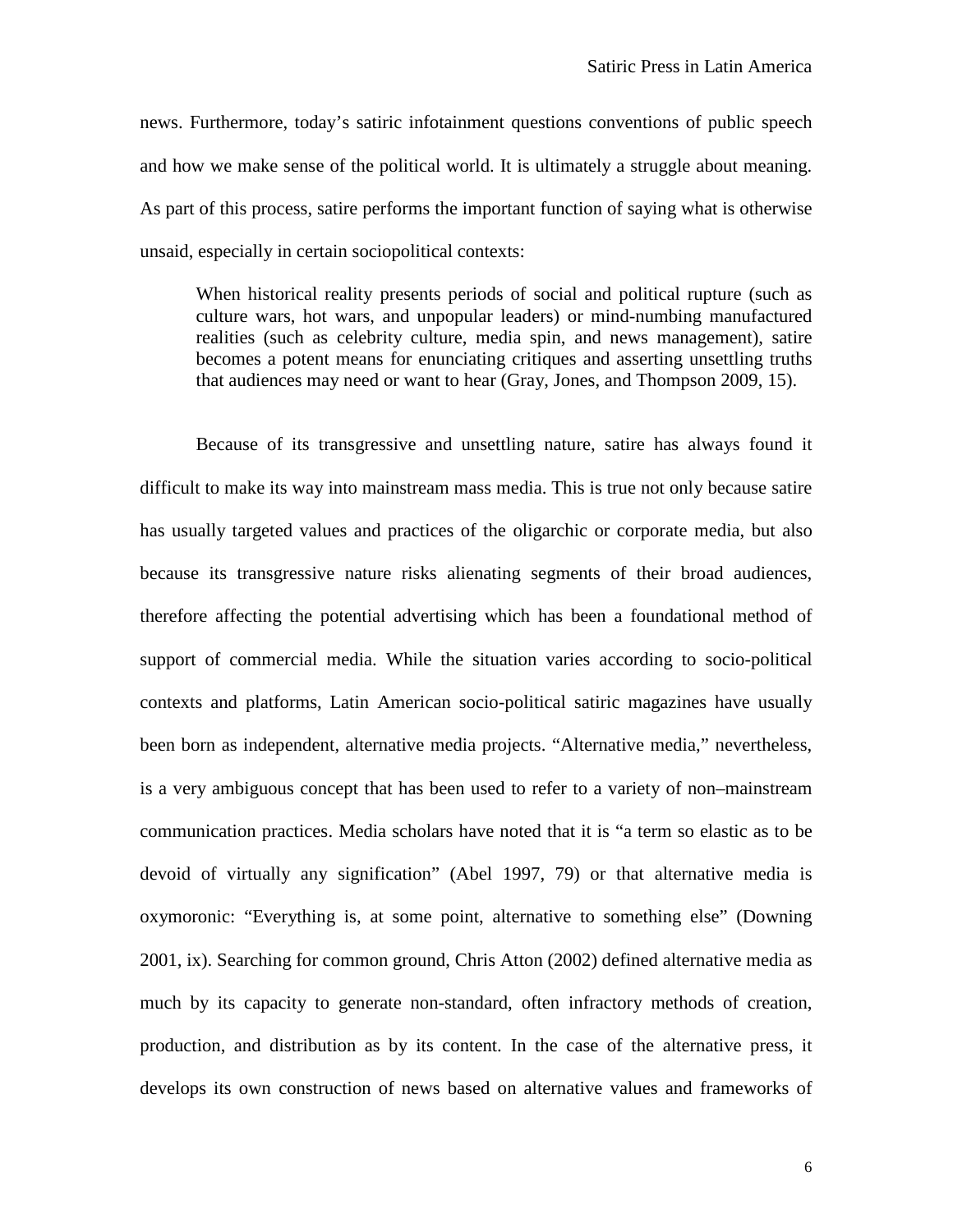newsgathering, sources, and access (Atton 2002, 4). O'Sullivan (1994) believes a primary goal of alternative media promotes radical social change as they "avowedly reject or challenge established and institutionalized politics, in the sense that they all advocate change in society or at least a critical reassessment of traditional values" (O'Sullivan 1994, 10). Similarly, Downing's notion of "radical media" refers to media that is "generally small scale and in many different forms, that express an alternative vision to hegemonic policies, priorities, and perspectives" (Downing 2001, v).

As can be noted, the goals of satire and alternative media share their countercultural, anti-mainstream and critical spirit. While communication scholars in Latin America tended to discuss the potential of alternative media as a counterbalance to the trend toward transnational communication and cultural imperialism (Reyes Matta 1983), these debates placed alternative media as a rigid, marginal form that seek the "construction of a new hegemony" (Reyes Matta 1983, 52). Rodriguez (2001) has criticized this vision not only because of its narrow categories but also because "in this David versus Goliath scenario, alternative media is frequently declared a failure" (Rodriguez, 2001, 11). The case studies analyzed here are positioned within the tension of "alternative" and "oppositional" as defined by Raymond Williams: "Alternative culture seeks a place to coexist within the existing hegemony, whereas oppositional culture aims to replace it" (McGuigan 1992, 25). More importantly, this study emphasizes Atton's idea that an alternative publication might be interrogated as to its radical level in terms of a multidimensional character, a perspective that privileges the overlap and intersection of dimensions, evidencing that an alternative publication is, in the end, a hybrid product that includes mixed voices and discourses. This "crossover"

7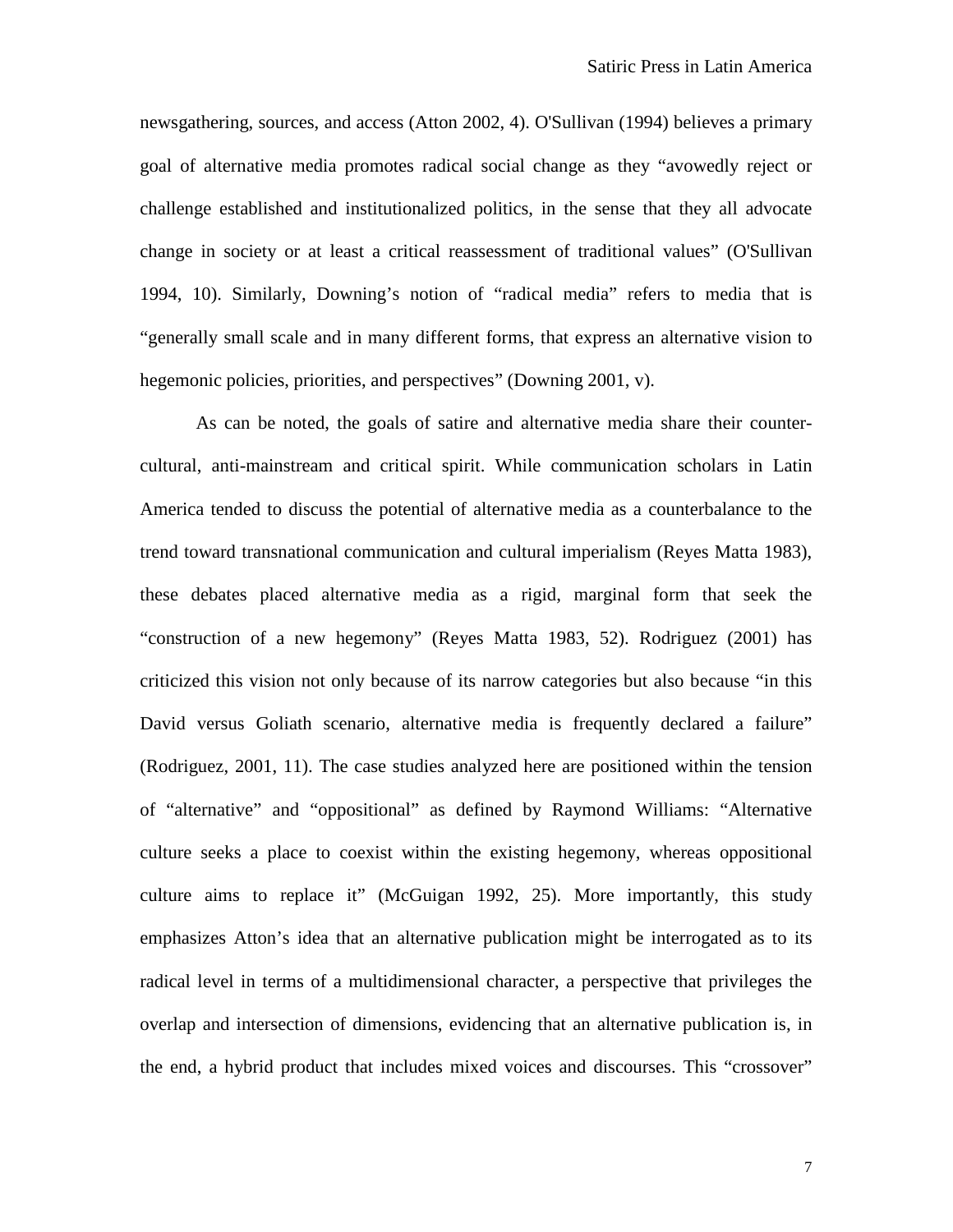might include "ideas, content, style, and not least, people between what might be termed the alternative and the mainstream" (Harcup 2005). This mélange is framed in a global scenario where media content and public discourses have been increasingly shaped by hybridization: the thorough melding of news, politics, show business, and marketing. Baym (2005) called this process "discursive integration," in which these once differentiated discourses "have lost their distinctiveness and are being melded into previously unimagined combinations" (262). . Scholars have argued that globalization produces the emergence of a variety of "hybrid," "creolized," or "glocal" phenomena, in which local elements are incorporated within globalized forms and other combinations (Robertson 1995). While hybridity is an intrinsic characteristic of post-colonial realities like Latin American nations, the production and consumption of hybrid cultural products represent a struggle for meanings between classes within countries, between high and popular cultures, and between local, national and imported cultural traditions (Garcia Canclini 1995, Kraidy 2005). For Martin-Barbero (1993), it reveals the syncretic nature of popular culture that both adopts and resists the dominant culture and also transforms it. In this sense, hybridization describes a process in which elements of different cultures are synthesized together into new forms that reflect elements of the original cultures, but constitute distinct new ones (Garcia Canclini, 1995).

As a multi-layered, hybrid form in itself, satire is "mainly about a time and a place and people" (Test 1991, 35). It helps individuals to create connections to others, an imagined community based on the audience's moral commonality (Schutz 1977, 332). Despite the increasing process of globalization, the publications analyzed here confirm that national contexts remain indispensable. Media and national cultures still have ties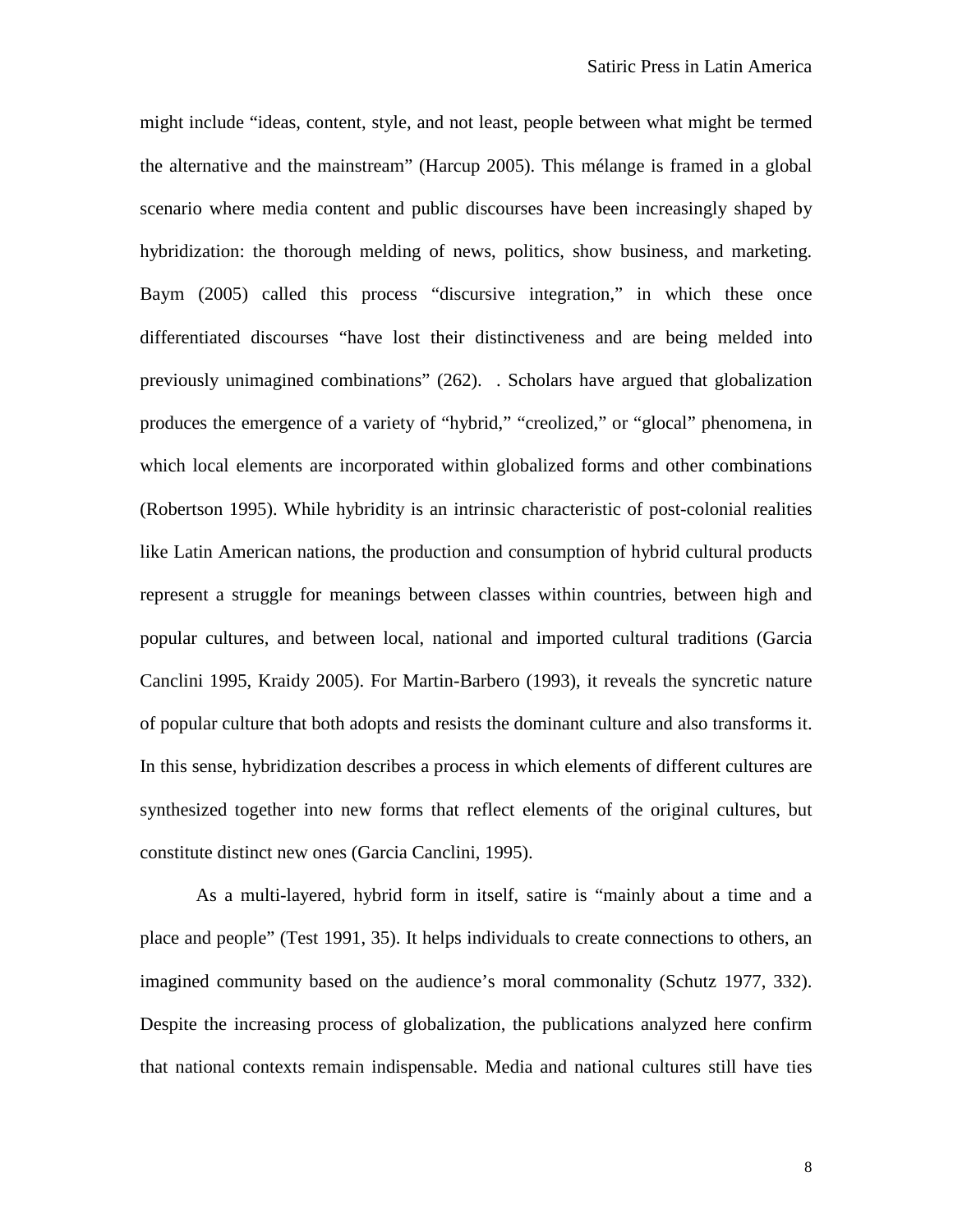that bind them (Waisbord 1998). As noted by Hall: "we all write and speak from a particular place and time, from a history and a culture which is specific" (Hall 1990, 222). In the case of *The Clinic*, this period was the democratic transition after the bloody dictatorship of Pinochet in Chile; for *Barcelona*, it was after the economic collapse of Argentina in 2001.

## **Case one:** *The Clinic***, the post-Pinochet satiric press of Chile**

The satiric magazine *The Clinic* was first published in Santiago soon after former Chilean military dictator Augusto Pinochet was arrested in London in 1998 for human rights violations. Backed by the United States, Pinochet took power in September 11, 1973, through a coup d'état against socialist president Salvador Allende. Under Pinochet, the Chilean military was responsible for developing a campaign of widespread, violent repression that led to more than 3,000 dead or missing people and forced thousands into exile (Dinges 2004). The media, in particular the newspaper *El Mercurio*, the biggest mainstream newspaper in the country, played an important role in Pinochet's rise. After receiving around 2 million dollars from the CIA, *El Mercurio* developed a campaign to destabilize Allende's government (Kornbluh 2003), supported Pinochet's coup and subsequent regime, and did not question nor investigate the accusations of human rights violations committed during the dictatorship (Aguero 2008).

In spite of the strong censorship during Pinochet's regime, oppositional publications existed (and resisted), such as *Fortín Mapocho*, *Hoy*, *Apsi*, and *Análisis*. A pioneer example of an attempt to modernize the Chilean press during this time was *La*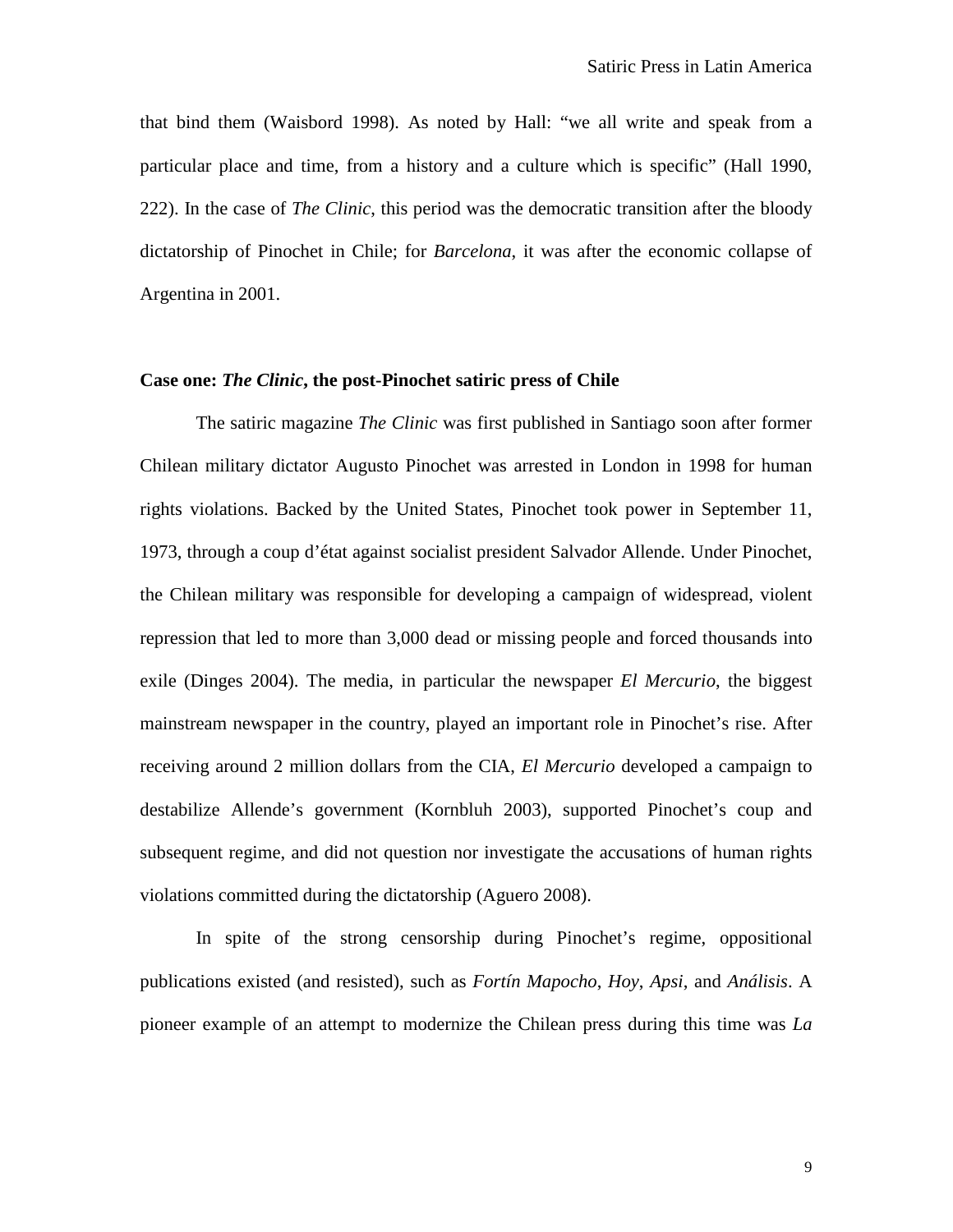*Época[4](#page-9-0)*, a newspaper that played an important role as the nation moved toward the 1988 Chilean national plebiscite, a national referendum to determine whether Pinochet should extend his rule. At the same time, the plebiscite campaign marked a breaking point for oppositional voices to be heard in the mass media. While Chilean television had not offered any critical political debate since the coup, in advance of the plebiscite the opposition received 15 minutes of TV advertising time each night for its "No" campaign. The broadcast covered topics related to human rights abuses, but also introduced elements of humor influenced by the joyful language of television advertising. After Pinochet lost the plebiscite, most oppositional media gradually disappeared when their financial supporters (such as international groups and European advertisers) no longer considered them essential (Sorensen 2011). In the commercial advertising-driven Chilean marketplace of the democratic transition dominated by the duopoly of *El Mercurio* and COPESA, few critical publications survived<sup>5</sup>.

Pinochet left the presidency in 1990 but kept power as Commander in Chief and Senator for life. The subsequent democratic governments were able to maintain the economic stability that began in the mid-eighties, largely influenced by the free-market policies promoted by the so-called Chicago Boys, and turned Chile into one of the best performing economies in Latin America. During the 1990s, Chilean public discourse experienced an overwhelming period of denial and rejection of claims about the years of state terrorism while celebrating the economic growth that had its roots in the neoliberal

<span id="page-9-0"></span><sup>4</sup>In spite of its initial independent journalism and editorial success, *La Época* could not adapt to the new democratic transition period. Its editorial stand became pro-government and lost its critical edge. The founder of *La Época*, Emilio Fillipi, was appointed as Chilean Ambassador to Portugal by the newly elected president, Patricio Aylwin. Without an effective business model, the newspaper went through a deep economic crisis and disappeared in 1998 (Alves 2005).

<span id="page-9-1"></span><sup>5</sup> An important publication during the democratic transition was the cultural magazine *Rocinante* (1998- 2005) that maintained a critical discourse against the neoliberal mentality established in the country.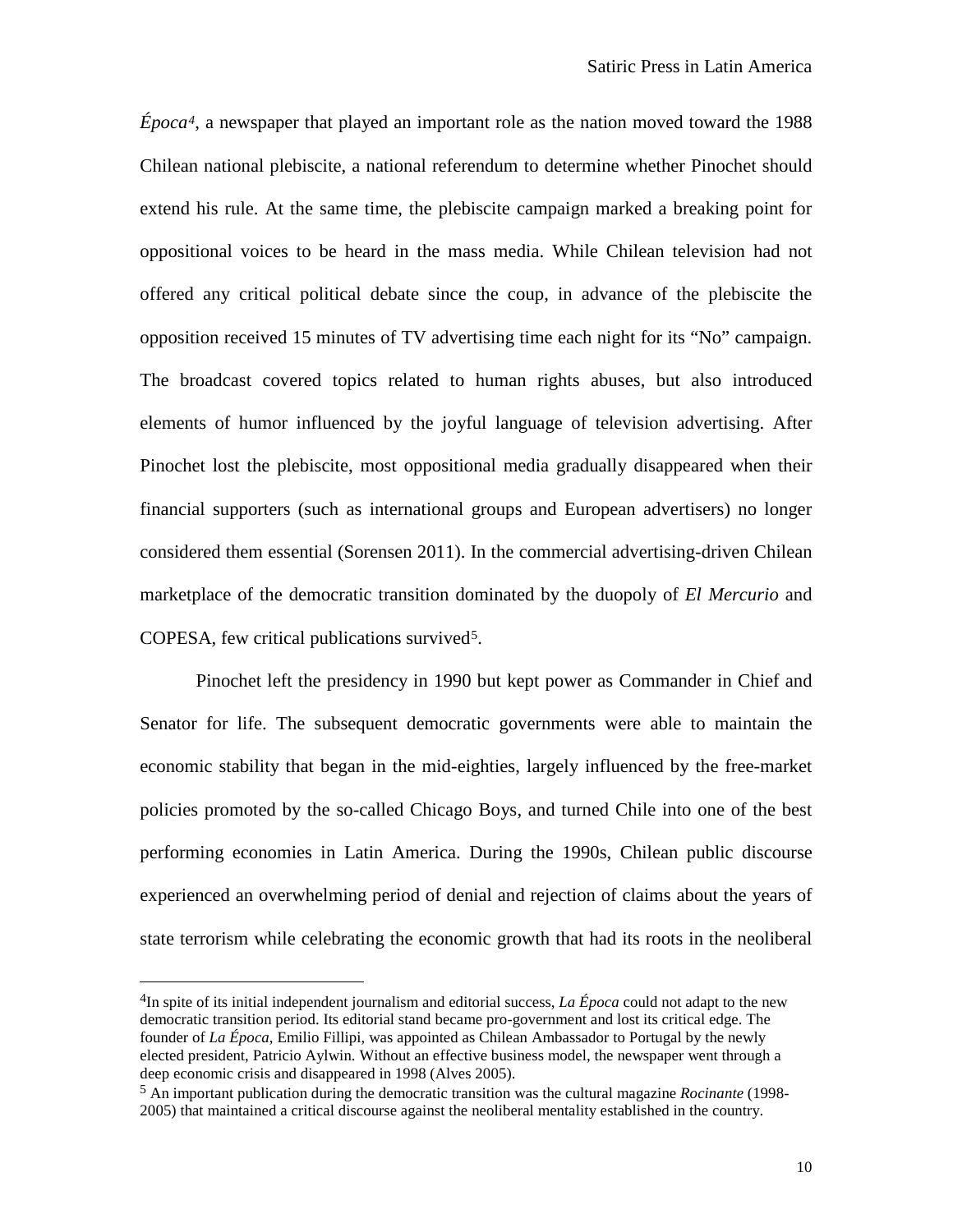policies implemented by the military dictatorship (Moulian 1997). Since Pinochet left power, the authorities tried to construct an image of a solid country and a perfect transition. However, it was unreal: "There has not been a purification of the karma produced by seventeen years of terror. Current Chile is based on impunity, on the symbolic application of punishments, on the absence of truth, on a historic responsibility never assumed by the Armed Forces or the businessmen," wrote sociologist Tomás Moulian in 1997 (66), the year before Pinochet's arrest<sup>6</sup>.

The media played an important role in maintaining impunity and the absence of truth. At the time when Pinochet was arrested, an important part of the mainstream press was still pro-Pinochet (Macari 1999). While the international media condemned the dictator as a violator of the constitution and human rights, the Chilean mainstream media's language was full of euphemisms: instead of "dictator" or "dictatorship," the Chilean press used "retired General" or "military regime;" and instead of "crimes against humanity, murder, and torture," the communication establishment used "the process" (Velasco 2004). In this conservative media environment, a new generation of journalists, headed by writer Patricio Fernández, created *The Clinic*. It was first published in 1998 as a satiric pamphlet to question the way the press portrayed news about the dictator (Alonso 2005). "There was still a lot of distrust and fear. We tried to turn the old man into a human being. The untouchable became touchable," Fernández said (Personal Interview, 2005). The editors came up with the name for the publication from the hospital

<span id="page-10-0"></span> $6$  In spite of the general impunity, an important reconciliatory event during the democratic transition was the creation of The National Commission for Truth and Reconciliation Report (also known as the Rettig Report), produced in 1991 by a commission designated by President Patricio Aylwin. It investigated human rights abuses resulting in death or disappearance during the dictatorship and found that over 2,000 people were killed for political reasons.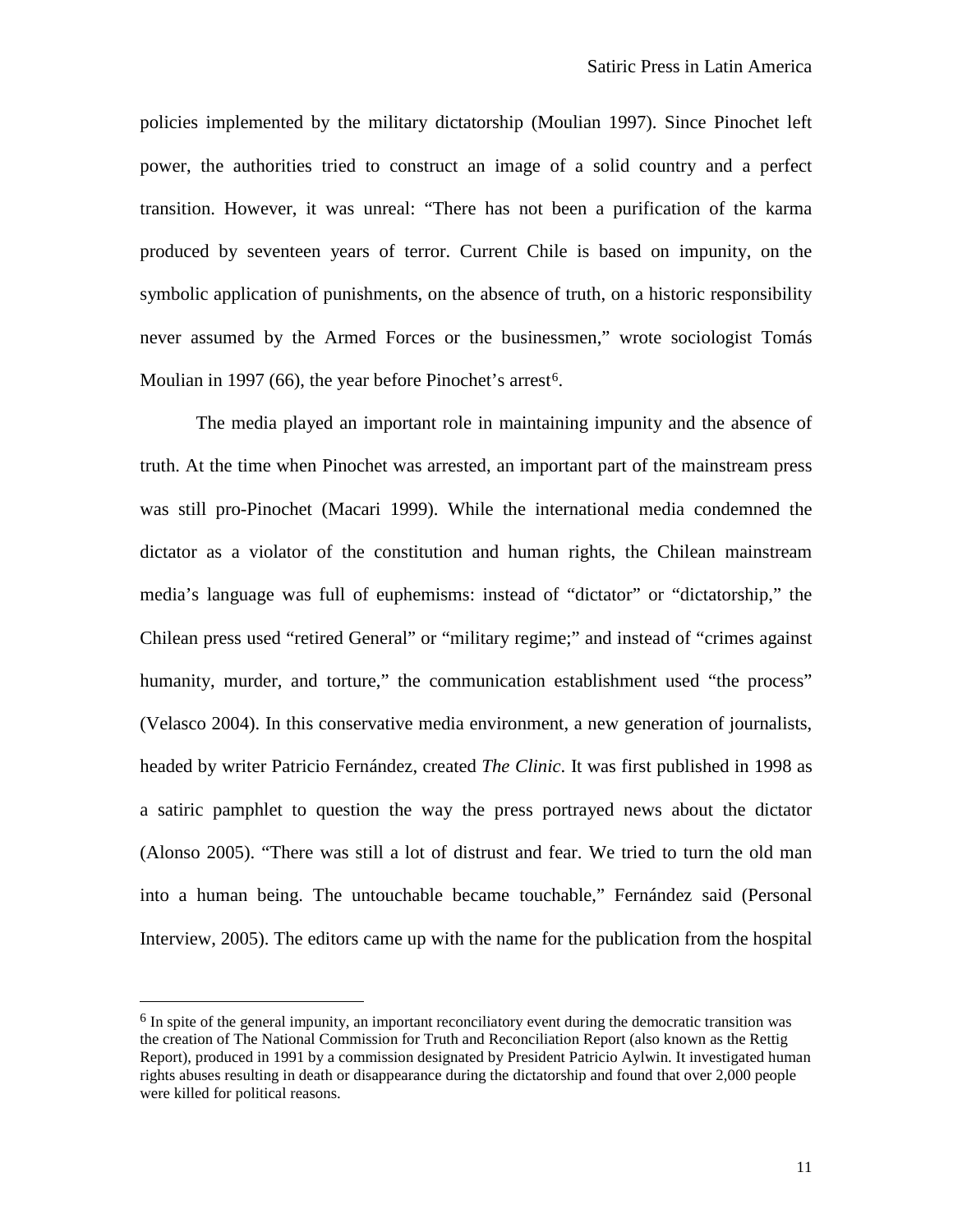where Pinochet was interned (The London Clinic) while he awaited legal struggles regarding his future. Since its inception, *The Clinic* established a clear dialogue with the role of the media in the country: it did not only targeted *El Mercurio* and its conservative political stance, but also included the slogan "Firme junto al pueblo" (Firm Next to the People), copied from the Left-wing Chilean newspaper *Clarín*, which was closed after the coup in 1973. In this way, it positioned itself ideologically within the Chilean mediascape.

*The Clinic* exploited the figure of Pinochet and his cronies. The dictator had been the main media figure of his authoritarian regime. After 1990, as the Commander in Chief of the Army, he maintained a significant presence in the media during the democratic transition, and after his detention in London, the attention generated by the judicial process continued to position him as a main topic in the news agenda. This was intensified by the accusations of corruption related to his secret bank accounts (Velasco 2004, 19). Through ridicule, *The Clinic* transformed the powerful image of the former dictator and his regime, offering a new perspective that attracted readers who had not seen irreverent opposing views in the press for decades. Examples include the early covers of the magazine: "En Agosto Cagó Augusto" ("August Shit on Augusto," August 10, 2000), "Hombre Muerto Caminando" ("Dead Man Walking," March 9, 2000) and "El Rey ha Muerto, Viva el Reo" ("The King is Death; Life to the Prisoner," February 8, 2001) are the leading titles of covers that show the physical and political decay of the former dictator upon his extradition to Chile.

In the beginning, *The Clinic* was not designed to become a successful commercial publication. It had barely six pages, just two colors, and free distribution. Editors

12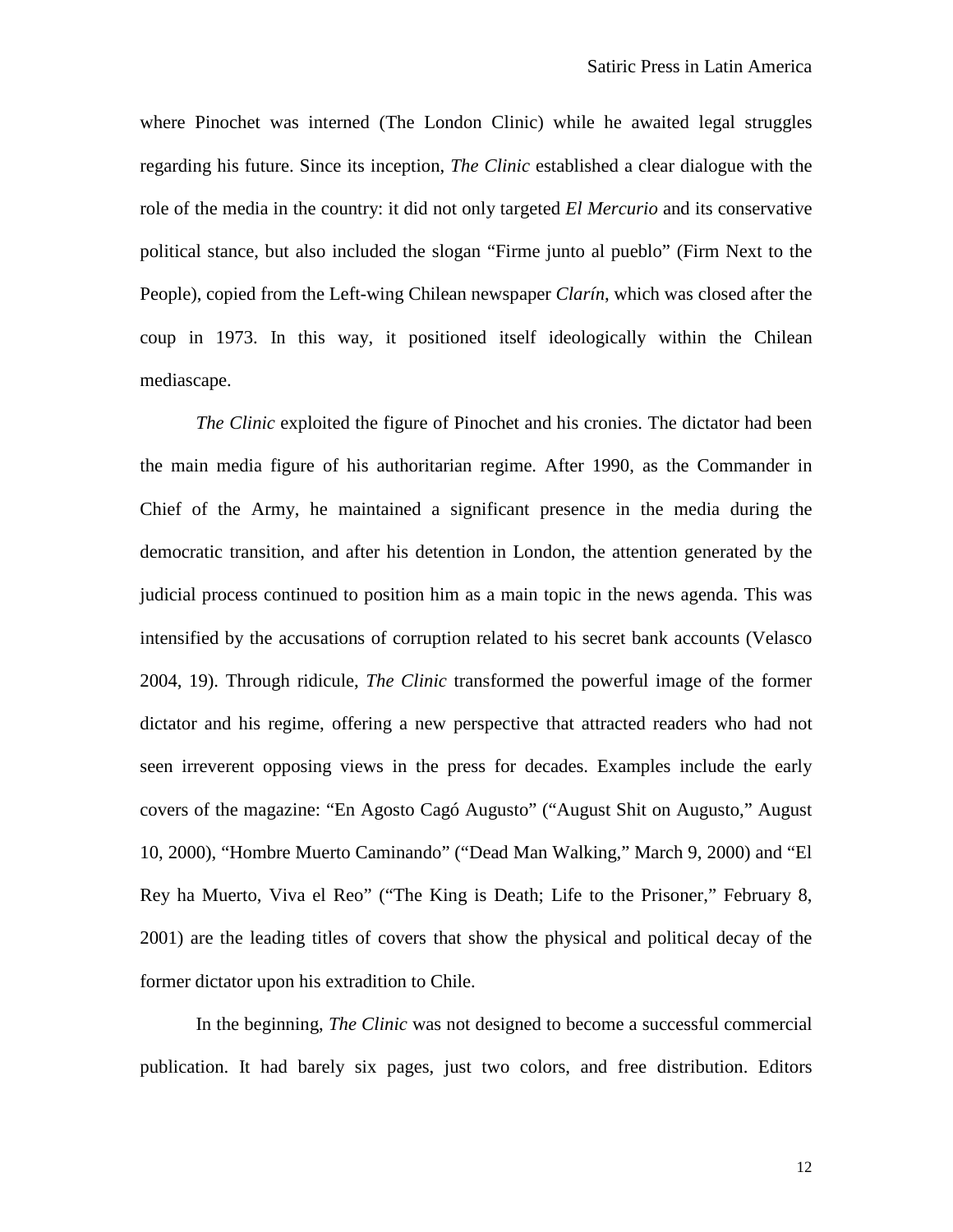produced eight self-funded issues. Then, they invested around one million Chilean pesos (about \$1,500 US dollars) and started *The Clinic* as a biweekly, with 16 pages, designed and edited on a personal computer and with a circulation of 10,000. Fernández remembered that during that period every issue seemed like the last one: "We had no commercial concerns, but a serious ideological commitment. We created new sections and the people liked them. The magazine was a chaos that found its own personal organization" (Fernández, Personal Interview, 2005).

Like the US magazine *The Onion*, *The Clinic* turned some contents of the news agenda into fiction to "better tell the truth" (Fernández, Personal Interview, 2005). Its initial formula also included satiric commentary, subversive illustrations, and caricatures by local artists. *The Clinic*'s covers became an essential part of its distinctive features. The ironic photomontages took advantage of the large pages of the tabloid format, some in color and others in black and white. An early example of this is the cover in which Pinochet appears dressed in Che Guevara's emblematic outfit with the ironic insult: "Che Tu Madre" (August 18, 2005). Abundant examples of covers are available on The Clinic's website, starting with the issue 148. Some issues have also become collectables in Chile, for example, the special issues for the 30th and 40th anniversary of the 9/11 coup and the issues after the death of Pinochet, in which the face of the dead dictator is shown, first, with his eyes closed and the headline "Liz Taylor," and then, in the second special edition, the same picture shows him with one eye open with the headline "Cuidaíííto" ("Be Careful").

In addition to the popular section of fictional headlines, editors invited a variety of Chilean intellectuals, artists, writers, poets, and journalists to participate (such as the anti-

13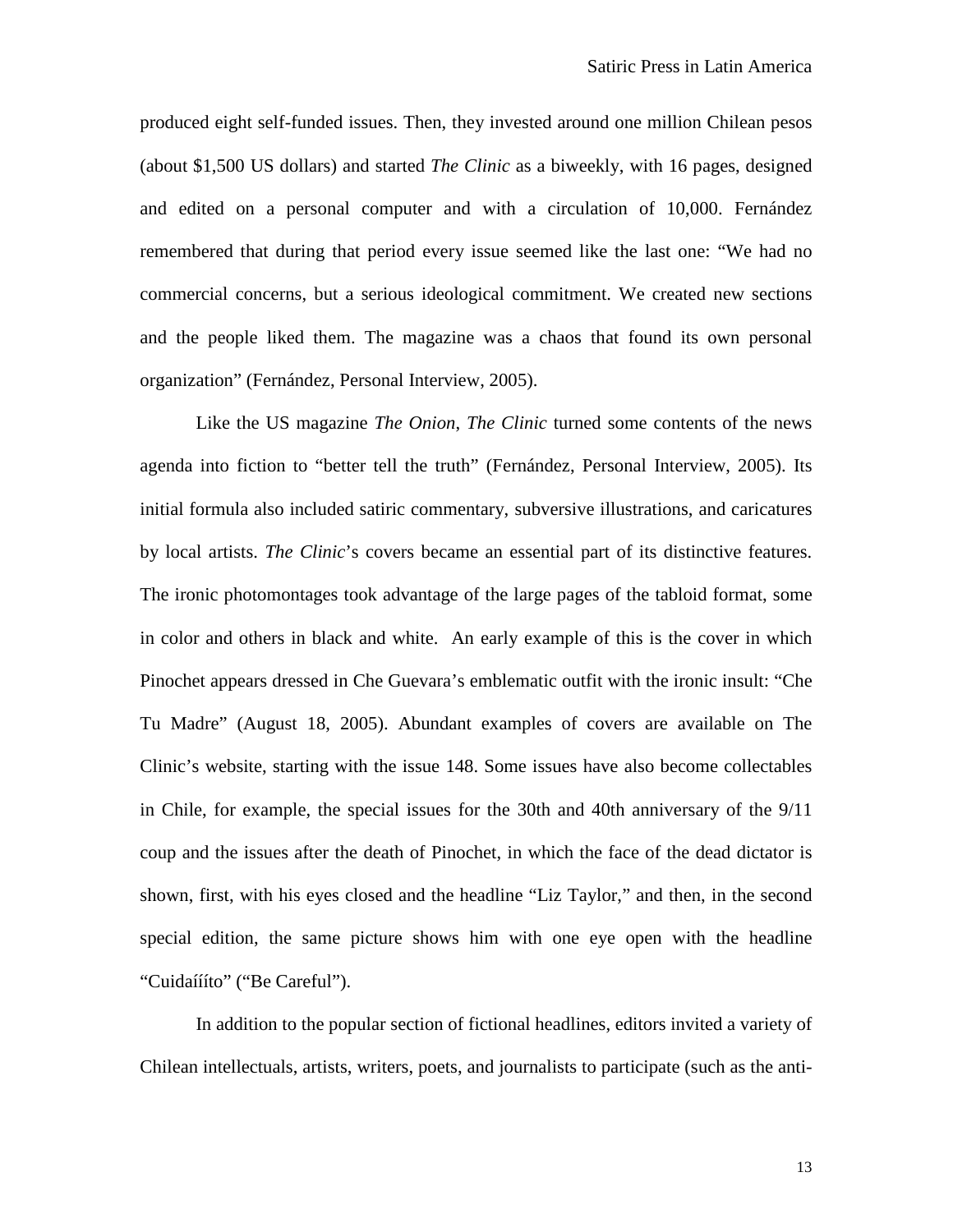poet Nicanor Parra, the transgender performer/writer Pedro Lemebel, or the awardwinning novelist Roberto Bolaño). The magazine also included "secret insider sources." Several journalists who worked for the mainstream press collaborated with the publication by leaking information that had not been published in the traditional media or by writing stories bylined with pseudonymous. At the same time, *The Clinic* integrated an important space for letters to the editors, which highlighted the importance of interaction with citizens, and an often-confrontational editorial bylined by Fernández. While *The Clinic* continually parodied *El Mercurio* (they even created a section named *El Merculo*), the magazine also served as a platform for attempts of reconciliation between the media and the public. An example of this was the mea culpa letter that María Angélica de Luigi, a former journalist for *El Mercurio* during the 1980s, published in *The Clinic* (De Luigi 2004). In this emotional letter, she admitted her indifference to reporting about human rights violations during the regime, remembered her colleagues "desaparecidos," and asked for forgiveness from society.

When the editors realized that Pinochet would not be an eternal topic, they faced the country's problematic democratic reality. While in general terms the country was well off, it also remained a very unequal, frivolous and conservative society. So, *The Clinic* tried to challenge the diverse spheres that controlled and manipulated power, from politicians and businessmen to the mainstream media and entertainment. Despite its affinities with the Chilean Left, they tried to remain critical of power during the presidency of Ricardo Lagos, who supported the publication in its beginnings. *The Clinic* realized that beyond the image of Pinochet, Chilean society could be described as "permanently absurd." This absurdity became the news and was reflected in the different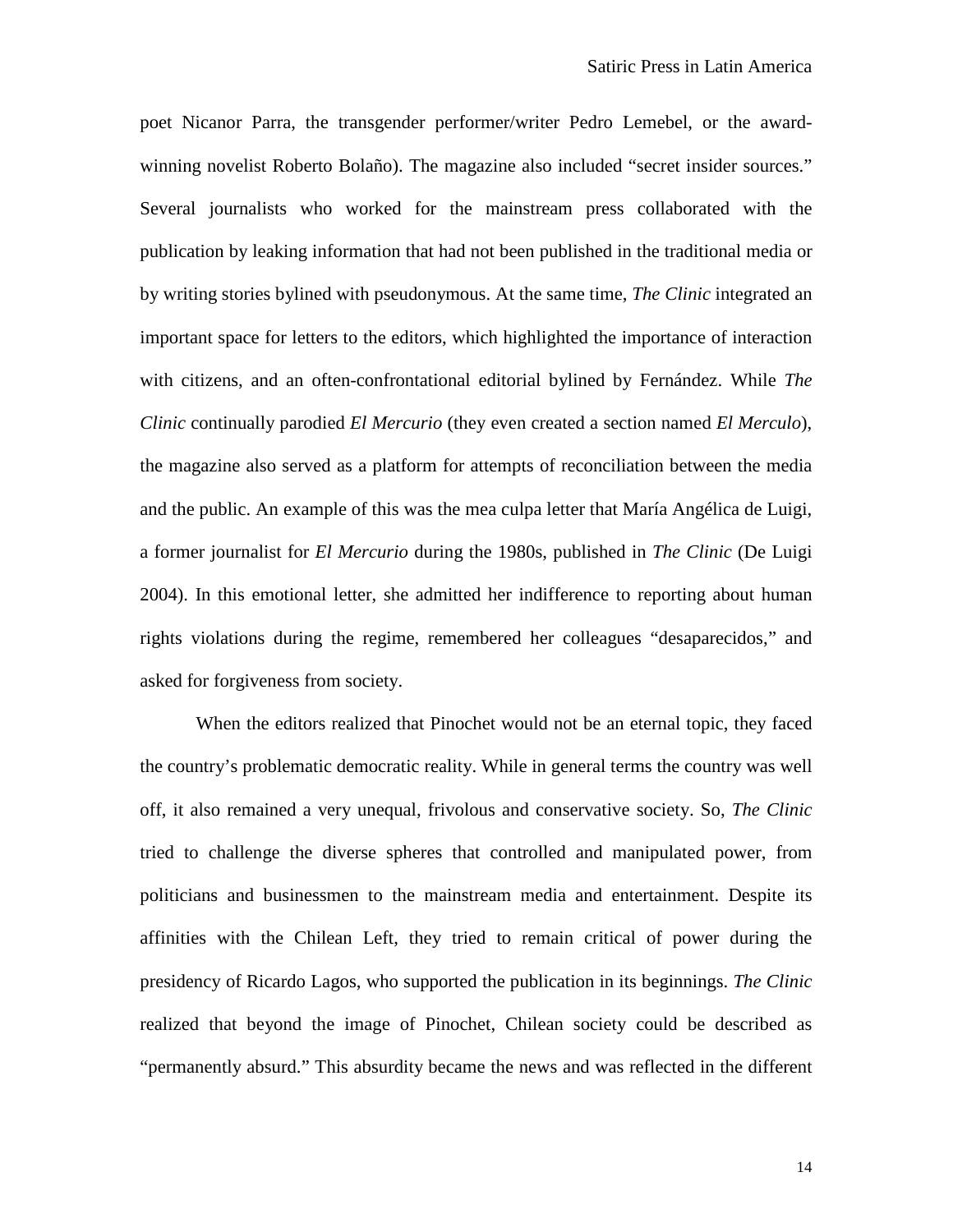sections of the magazine, such as *Quinta de Recreo* (analysis of the media agenda), *Historia Nacional de la Infamia* (an account of critical episodes of Chilean history), *La Carne* (an unprejudiced and colloquial column on sex), *Caldo de Cultivo* (reviews and commentaries on the local cultural scene), *Los 100 personajes menos influyentes de Chile* (on common citizens), and *The Clinic Interview* (an anthology of these interviews was later published as a book). At the same time*, The Clinic* engaged in an observation of urban contemporary Chile, covering topics not often reported in the Chilean media, such as on all the varieties of prostitution in Santiago or the investigation into the diverse alteration methods in high demand drugs that circulate in the country, especially among young people. In-depth investigative pieces increasingly began to appear in the issues. Even though these stories focused on current politics, social scandals, or any newsy hot topic, *The Clinic* was committed not to forget the dictatorial past. They continued publishing stories like the interview with Manuel Contreras (former director of the DINA, Chilean Intelligence Service during the dictatorship); a conversation with Alberto Cardemil (former sub-secretary of the military regime), an investigative story on Iván Moreira (politician of the UDI, the right-wing party, and defender of Pinochet), and a variety of features and columns on crimes committed during the dictatorship. Partly because of the government's release of the 2004 Valech Report, which detailed the cases of victims of torture under the dictatorship, *The Clinic* became a leading source for the coverage of human rights discourses in the post-Pinochet Chile (Sorensen 2011). In order to not alienate potential readers, journalists at *The Clinic* learned how skillfully embed "hard-hitting human rights stories among silly jokes, cartoons, photos, and references to popular culture" (Sorensen 2011, 420).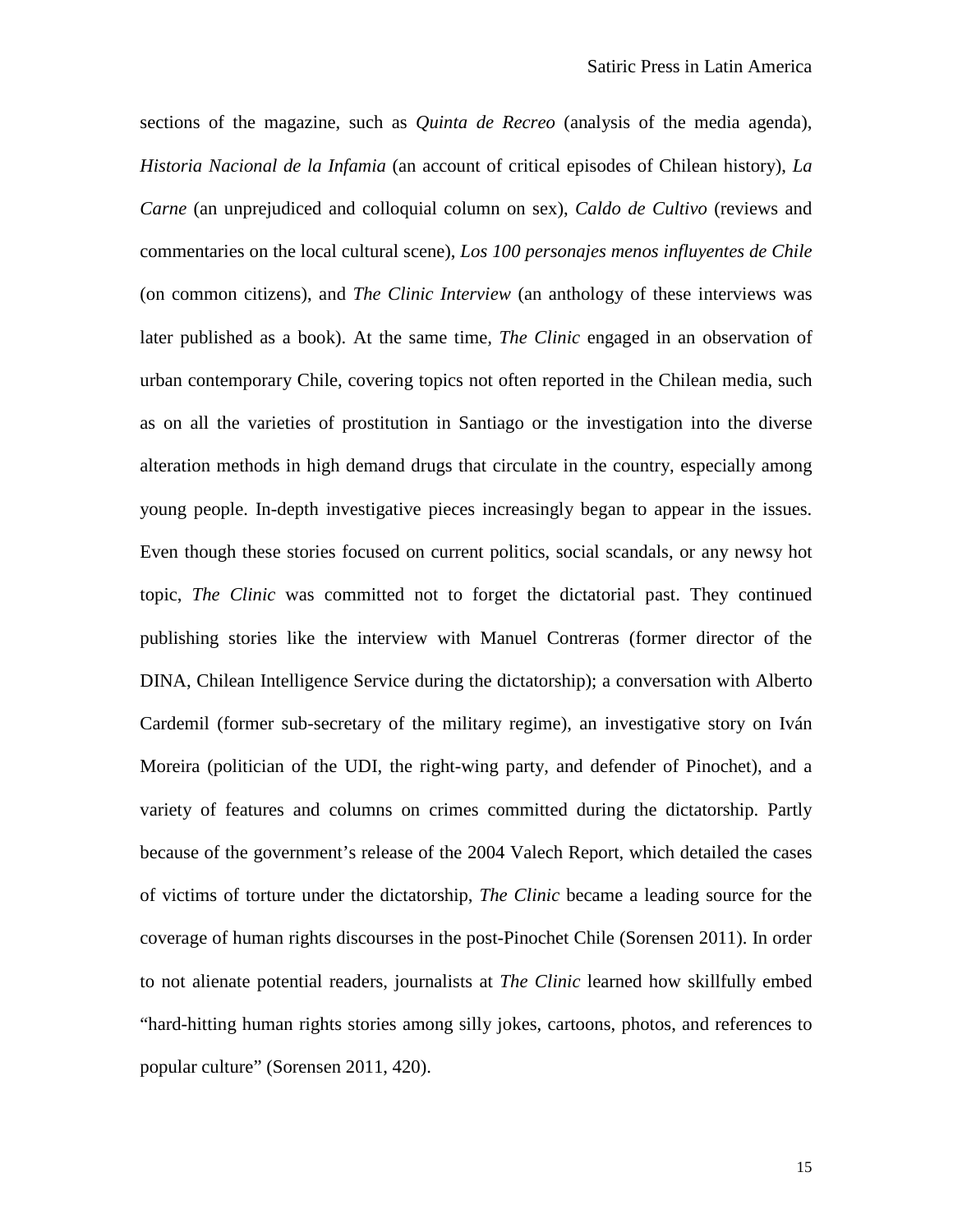Similarly, more recent covers about local politics also trace the links between today's political players and Pinochet, connecting them humorously with current pop culture references, such as the Chilean soccer team (October 8, 2015) or the last movie of the Star Wars saga (October 22, 2015). After 9/11 and during the US invasion of Iraq, *The Clinic* also maintained a consistent attack on George W. Bush's administration and his foreign policies. It did not criticize only the US interventionist foreign policies, which directly affected Chile and allowed Pinochet to grab power, but also the authoritarian governments of Fidel Castro in Cuba and Hugo Chávez in Venezuela. Its political stand on the Latin American political ideology spectrum might be summarized by one of its satirical headlines in a special issue on Fidel Castro: "CIA plans to leave Castro alive to destabilize Cuba economically" (August 10, 2006).

By 2005, *The Clinic* was Chile's highest circulating magazine (around 70,000 per issue) and published 40 pages, except for special issues that contain 76 pages. It economically survived through sales (its price was accessible, 500 pesos, around two dollars) instead of advertising (*The Clinic* initially did not draw much advertising due to its controversial editorial stand). However, this situation changed as readership increased. Editors also used the brand they created to generate revenues. They opened a *The Clinic*'s store in downtown Santiago, where they sold anthologies of their best interviews, posters of their more popular covers, special issues, CDs, documentaries, and t-shirts, among other souvenirs. For many years, they kept their budget tight and the journalist team small. The director and four editors worked with a group of ten people, including reporters and unpaid interns. The newsroom became a hands-on school for young reporters, forming a new generation of journalists.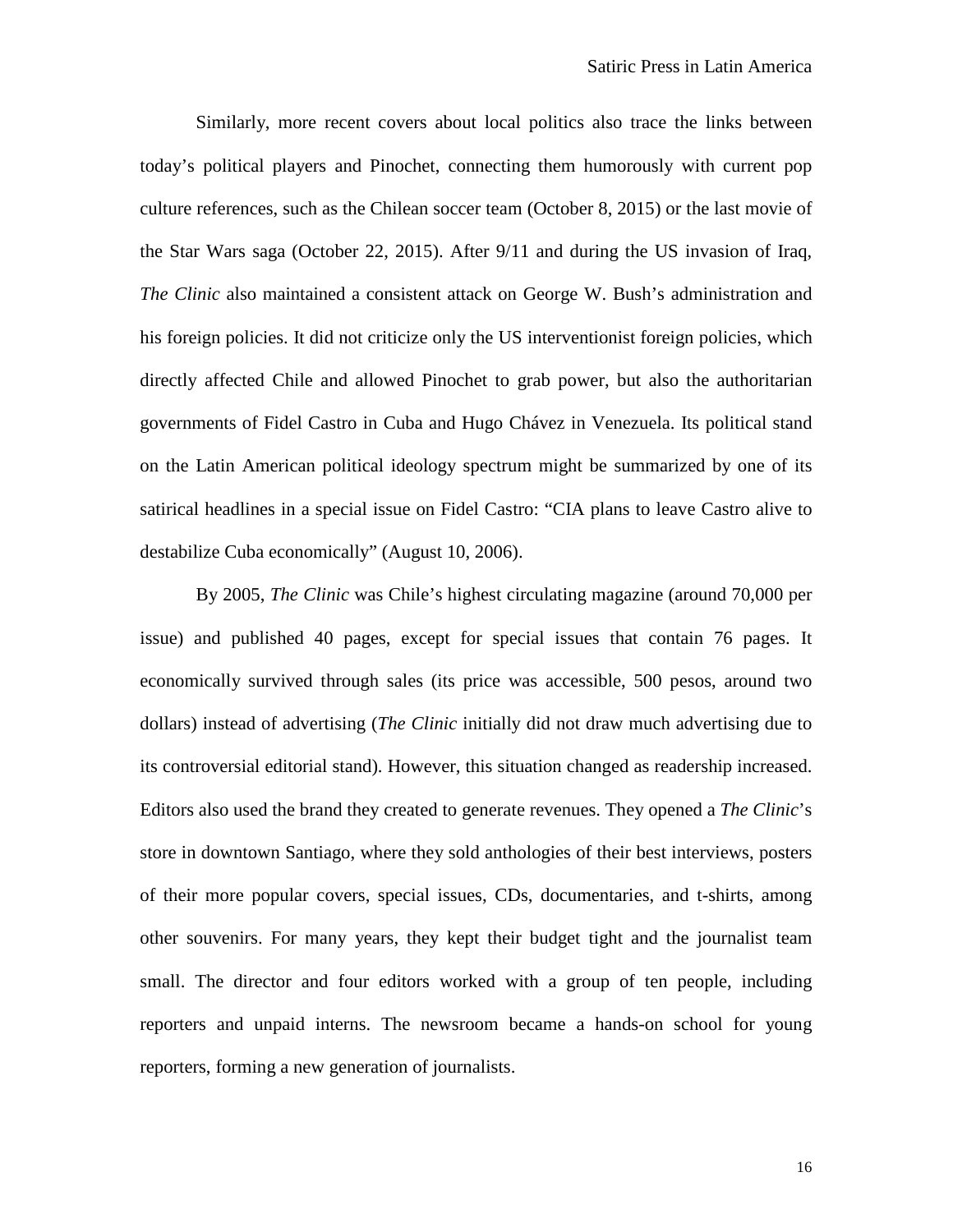*The Clinic* introduced alternative ways to report on Chilean society, but the editors preferred not to consider themselves as "alternative," believing that this term placed them in a marginal sphere. "The one that says that something is alternative might reserve the center for someone else, usually for what we are against. *The Clinic* wants to fight for the center, wants to transform the center," Fernández said in 2005. Ten years later, sitting in his office in Santiago, Fernández reaffirmed this position:

A marginal magazine that pretends to keep being marginal is a failed magazine, because that means that your option is to be on the fringes and not have your ideas succeed. Here [in Chile] I think that our ideas have been incorporated into the country's democratic life… *The Clinic* changed from being only a small club of friends to a world incorporated into Chilean society. (Patricio Fernández, Pers`onal Interview, 2015).

By the end of 2015, *The Clinic* had been in circulation for more than 17 years and could barely be considered alternative. Almost 600 issues later, in a country of around 17 million people, the magazine had become a weekly with almost 140,000 readers, one million Twitter followers and a website with more than 3 million unique visitors a month<sup>[7](#page-16-0)</sup>. According to the editor, the magazine changed with the evolution of Chile:

The magazine was born in 1998 in a country where film censorship still existed, divorce was not legal, sodomy was a crime, senators were still appointed by the government. It was the end of the second period of the democratic transition with Eduardo Frei. Chile was a different country in terms of freedom. Advertising about condoms was scandalous. The archbichop of Santiago published a letter about the moral crisis of society… I would be embarrased to publish the first covers of *The Clinic* now because of how conservative they were, but they were outrageous in that context. Was The Clinic extremely avant-garde? Yes and no. Yes, for Chile, not for the world… Humbly, I think that we helped to change Chilean culture.

(Patricio Fernández, Personal Interview, 2015).

<span id="page-16-0"></span><sup>&</sup>lt;sup>7</sup> The online version (http://www.theclinic.cl/) was created in November 2004, and has significantly improved during the last decade.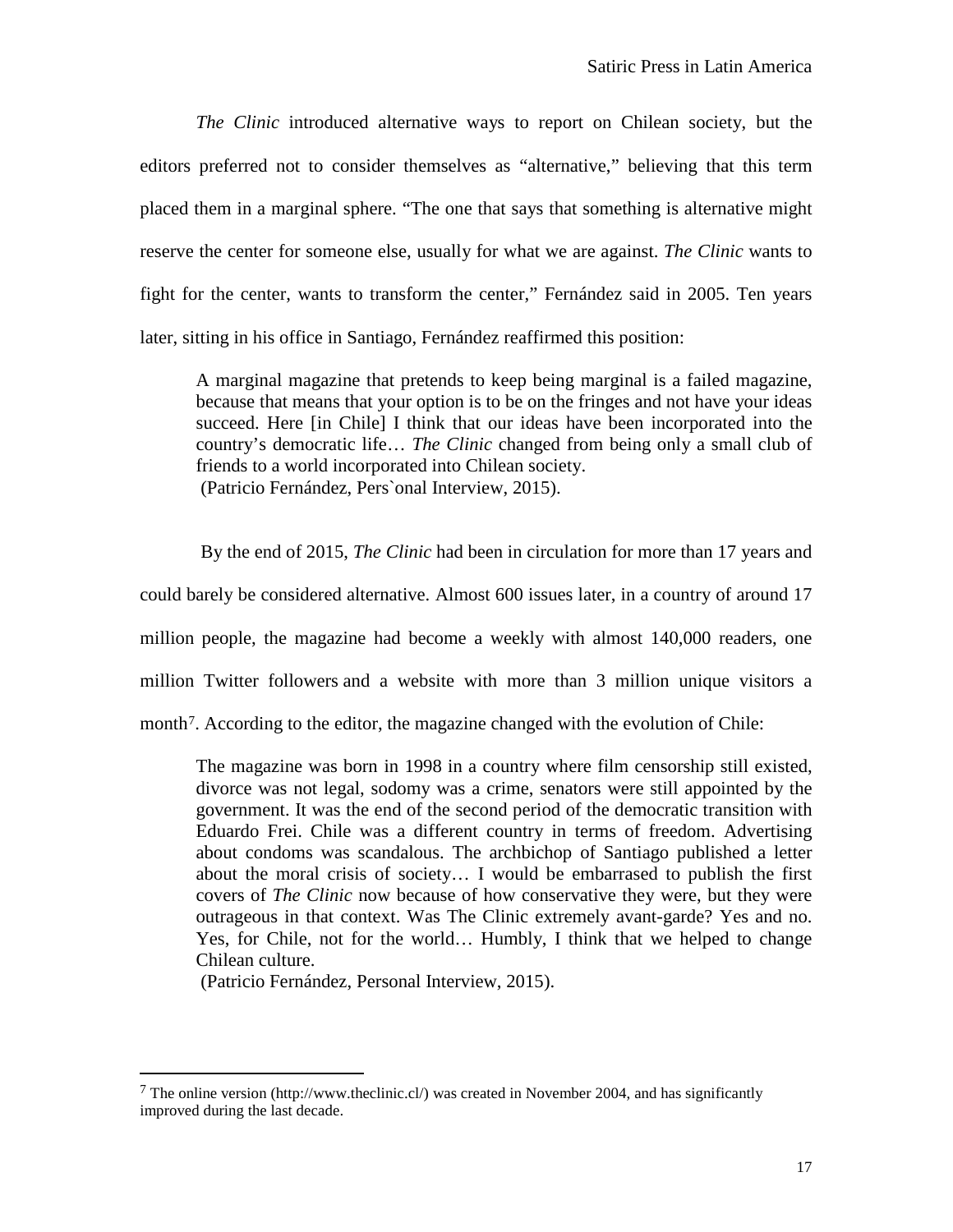In times of a global economic and institutional crisis of the journalism industry,

*The Clinic* found alternative ways to financially survive:

Since advertisers were very resistant to work with our the magazine, we had to find other ways to survive: we organized events, music shows, parties, we even organized a national striptease champeonship in a theater, with 2000 regular citizens (workers, students) who were completely naked on the stage. We had a store where we sold souvenirs with the brand of *The Clinic*. Then some businessmen offer us to make a franchise of bars. That's when it became clear for us that *The Clinic* was not only a magazine, it was a brand. And this brand was attractive and generated trust; it was associated with freedom, disobedience, difference, certain political options, humor, and with the idea of not wanting to take the world too seriously.

(Patricio Fernández, Personal Interview, 2015).

Demystifying the symbols of the country's traumatic past, *The Clinic* succeeded as a cathartic therapy that functioned as part of a national healing process and then adapted to Chile's imperfect democratic transition while establishing itself as a major media player. When asked in 2005 about his projections for the magazine, Fernández joked that he hoped *El Mercurio* would become a supplement of *The Clinic*. "A humorous supplement," he added. When asked the same question in 2015, the editor responded: "I have no idea. It might become, I don't know, maybe a magazine about business " ("una revista de negocios").

#### **Case 2:** *Barcelona***, the Argentinean satirical press post-2001 economic crisis**

After the military dictatorship (1976-1982) that waged one of the crudest dirty wars of the region with casualties of approximately 30,000 "desaparecidos" (and around a hundred journalists among them), Argentina suffered an inflationary crisis during its democratic transition. In the midst of economic turmoil, President Carlos Menem, of the Peronist party, took power in 1989. After being elected with a populist discourse that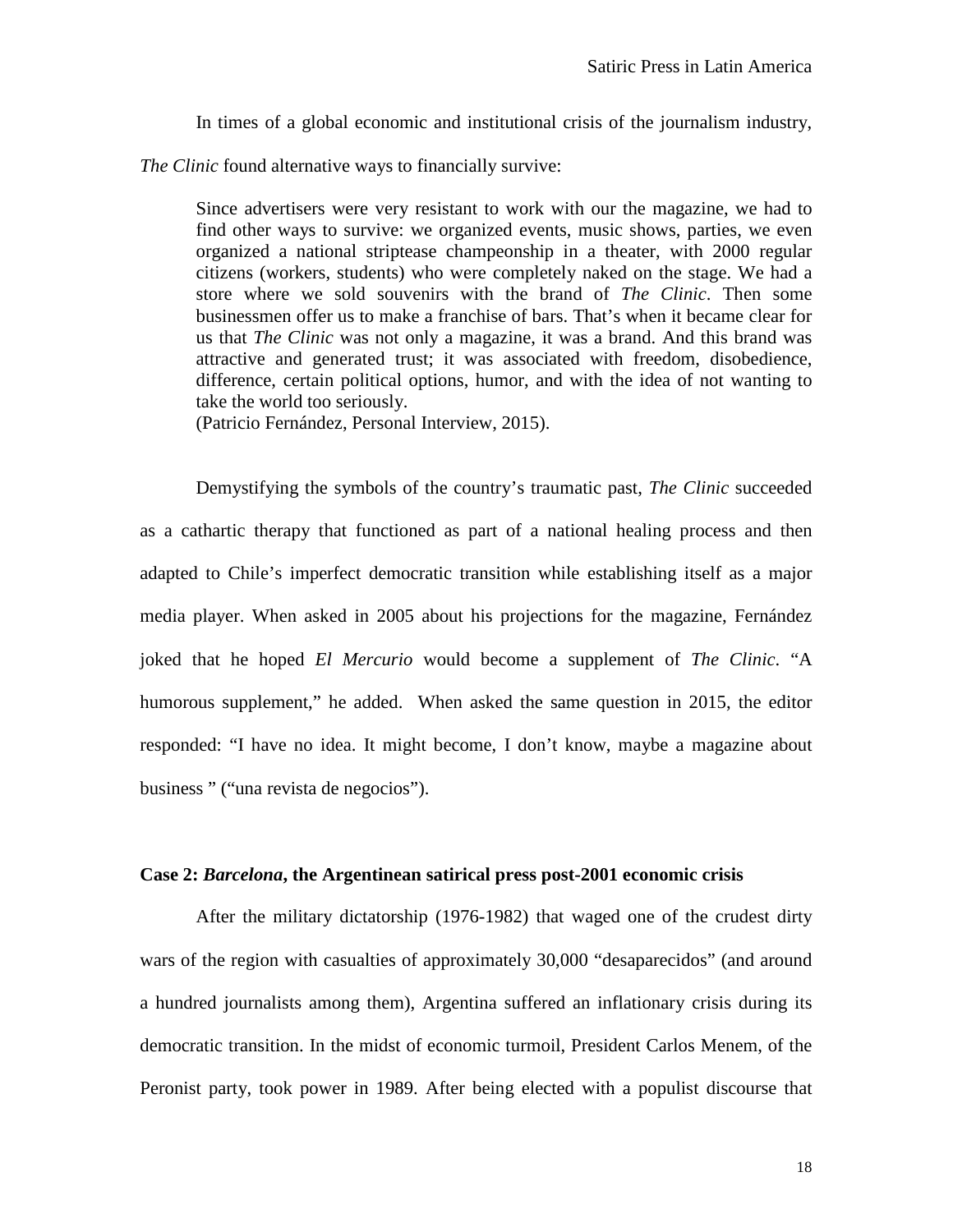promised a "revolución productiva" (productive revolution) and "salariazo" (a substantial growth of salaries), Menem betrayed his voters and made a radical political turn toward neoliberalism (Weyland 2003, Wehner 2004, Bonnet 2008, Fair 2014, Piva 2010). In the midst of rampant government corruption, his administration implemented a series of structural reforms based on the privatization of state companies, the reduction of public social spending, commercial deregulation, an increase in external debt, and other measures that principally benefitted the interests of business and corporate elites. The "Ley de Covertibilidad" (Law of Conversion) – which established parity between the Argentinean peso and the U.S. dollar – created a fictitious economy that minimized inflation and raised the country to an apparent state of wellbeing. The GNP grew an average of 7.9% annually from 1991 to 1994, salaries increased, and the middle class grew its consumer capacity. Although this economic model collapsed some years later, from the mid 90s the social impact was already clearly manifested in the growth of unemployment and poverty indexes (Rapoport 2003).

In 1999, Argentina entered a recession. When the economic crisis worsened in 2001, people began withdrawing large sums of money from their bank accounts, causing a run on the banks. The government enacted a set of measures, which included the devaluation of the national currency (it ended the pegging of the Argentinean peso to the dollar). The infamous *Corralito* effectively froze all bank accounts, allowing only minor sums of cash to be withdrawn. This led to a popular insurrection that reached its most critical point in the violent incidents of December 19 and 20, 2001 (Dinerstein 2002, 2003). President De la Rúa declared a national state of emergency, when, in Buenos Aires and some other cities, people took the streets in a popular protest known as the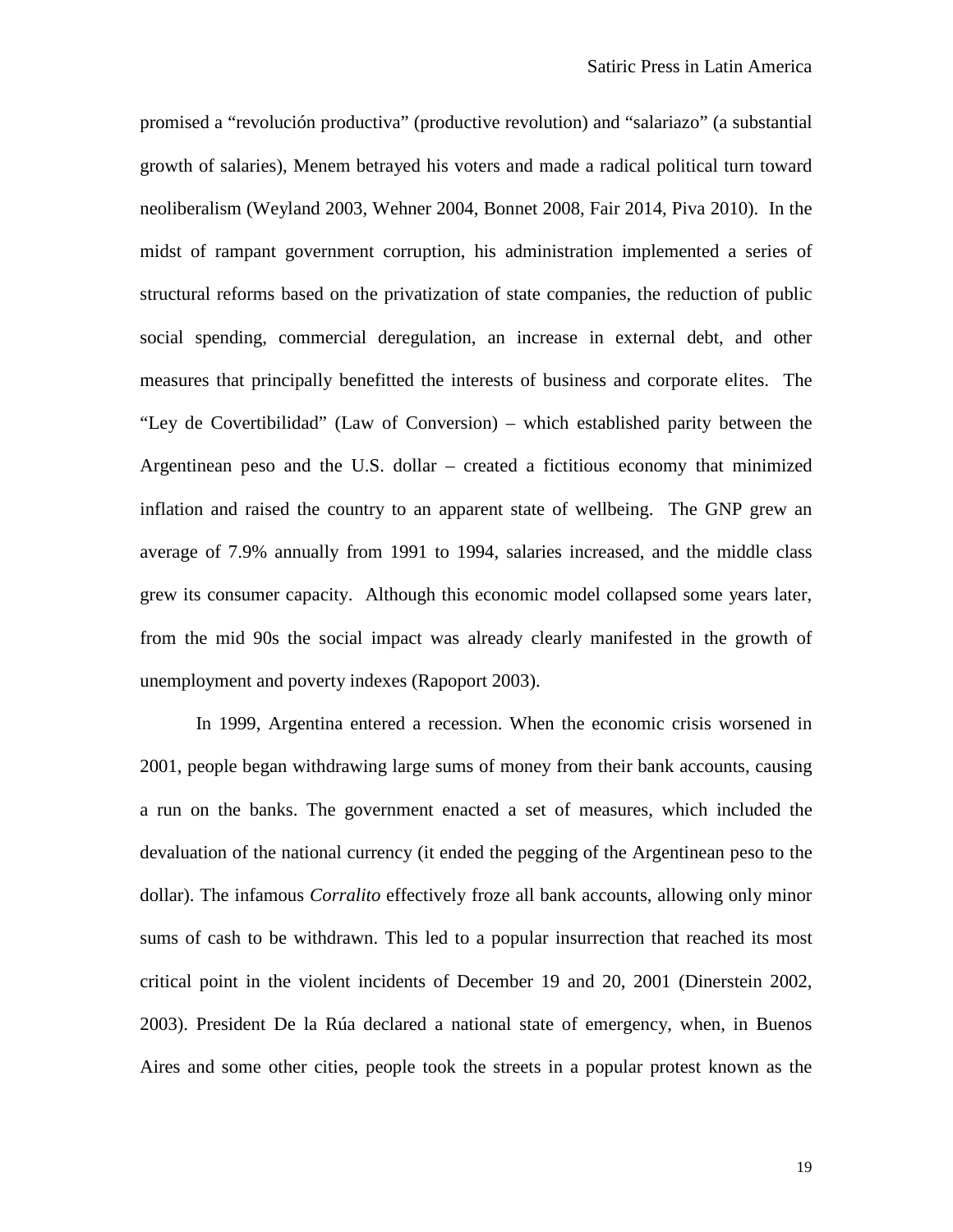*cacerolazo* (banging pots and pans). Thousands of working-class and middle-class Argentineans gathered in the historical Plaza de Mayo to protest, and 39 citizens died in the public protests. Their slogan, "Qué se vayan todos" ("Out with them all") not only included the political class, but also the mainstream press. It was no longer respected by the public and was considered part of the institutional complex that brought Argentina to a critical point, a business more committed to generating money than to playing its watchdog role. Within two weeks, five presidents took power and had to resign almost immediately. In January 2002, Eduardo Duhalde was elected as provisional president. At that time, according to the INDEC (Instituto Nacional de Estadísticas), 57% of the population was in poverty; 27.5% was in extreme poverty, and unemployment was 21.5%; all of these were record levels in the country. The Argentinean media also suffered from the crisis. From 1998 to 2002, the circulation of the Argentine press decreased by 36% (Rey Lennon 2002b, a). By the end of 2002, the Argentinean economy began to stabilize due to a drastic devaluation of the currency. In 2003, President Néstor Kirchner was elected, and the country began a process of economic recovery. In April of that same year, the first issue of the satiric magazine *Barcelona*, born out of the desperation and indignation generated by the crisis, appeared on the streets of Buenos Aires (Alonso 2007).

Because of the economic crisis, thousands of Argentineans left the country. One of their main destinies was Spain. "People did not have jobs; they were waiting in lines at the embassies to a get a visa to anywhere. Barcelona was considered a capital of art and many wanted to go there. We decided to make our *Barcelona* in Buenos Aires," said Ingrid Beck, editor of the publication (Personal Interview, 2005). The slogan of the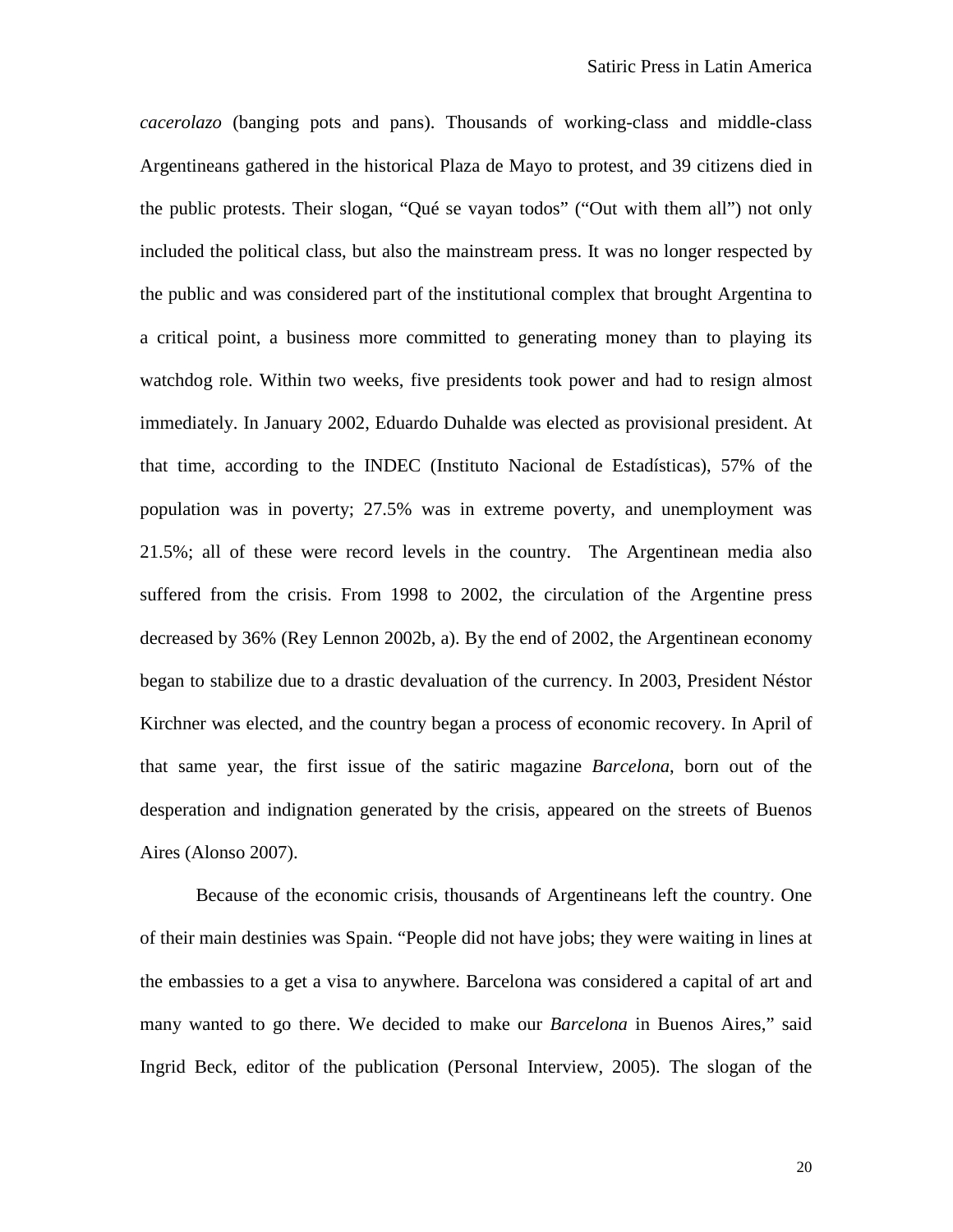magazine was: "a European solution for the problems of Argentineans." While the launching of the magazine was initially delayed during the crisis (because the price of paper constantly increased due to inflation), by the end of 2002 the editors took up the project again. Thanks to a family loan of 5,000 Argentinean pesos (around \$1,500 U.S. dollars at the time), they were able to publish the first two issues. *Barcelona* was distributed in Buenos Aires, and these initial issues sold out. "When *Barcelona* appeared, the *kioskos* (newsstands) were still almost empty. With the crisis, many magazines suspended publication, and some disappeared. The people could barely afford to eat and a magazine was a luxury item," said Beck. After its third issue, *Barcelona* became a weekly supplement of the magazine TXT. In 2004, they went solo again. Since then, it has been published every two weeks and distributed in several cities of the country; its price remained around one U.S. dollar. With scarce advertising in its pages, the magazine has economically survived primarily thanks to readers. "From the beginning, we decided to make a magazine that we would like to read, one that does not need advertising to subsist and that does not require us to talk with anyone to write a story, nor to make an audio tape transcription. In fact, at the beginning we did not even have a telephone," Beck said (Personal Interview, 2005).

Editors of *Barcelona* described their publication primarily as a political magazine. Follower of the famous French tabloid *Charlie Ebdo*, *Barcelona*'s acidic and controversial humor is part of an important Argentinean satiric press tradition, which included iconic magazines such as *Tía Vicenta* (1957-1966; 1977-1979) and *Humor* (1978-1999)[8](#page-20-0)*. Like The Onion* and *The Clinic*, *Barcelona* also parodies the newspaper

<span id="page-20-0"></span><sup>8</sup> *Humor* was published during the military dictatorship. Its critical coverage became a space of resistance during the period of repression. From a different perspective, another important Argentinean referent is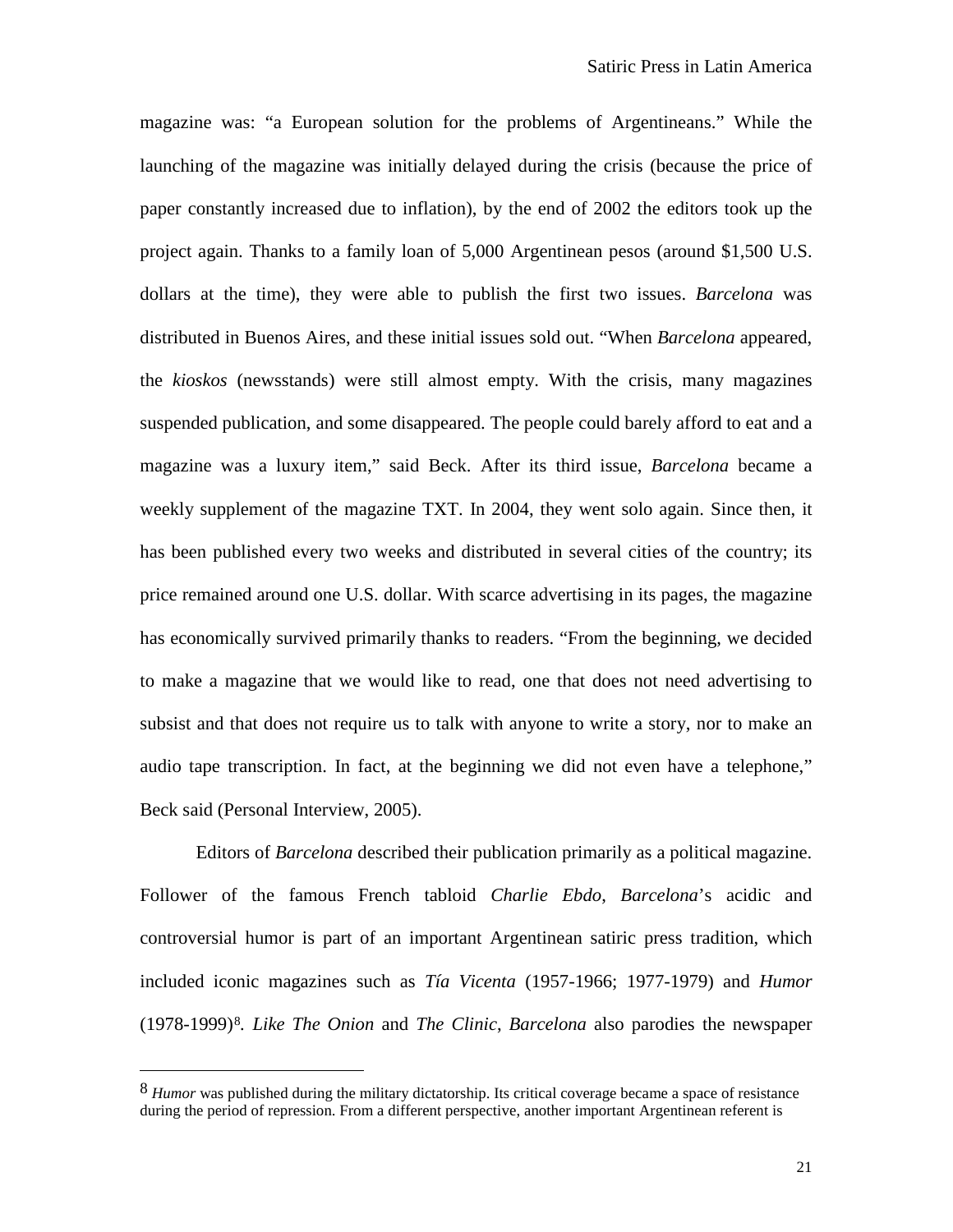format, especially that of the Argentinean *Clarín*, the daily owned by the main media monopoly of the country. In fact, *Barcelona*'s slogan parodies *Clarin*'s, "A touch of attention to the Argentinean solution of Argentinean problems" ("Un toque de atención para la solución argentina de los problemas argentinos"). Dealing with the news agenda, *Barcelona* developed a critical dialogue with the principles of journalism. Adriana Amado (2006) ironically summarized some of the "news values" that the magazine criticizes: "If there is a doubt, reproduce the rumor" (an opportune denial transforms what was nothing else than a false announcement into news); "oral and visual sex" (any allusion to the hidden parts of human anatomy assures the attention of the audience); "freedom of conditional expression" (news is something that might be occurring or not—and if it really is occurring, it becomes breaking news; for this, we always have conditional verbs); "the certainty of the common place and clichés" (something obvious taken to the headlines and covers becomes a revelation); "the use of the creative retouching" (Photoshop is a valid journalism tool); "the strength of generalization" (the opinion of a few is news if it is presented as a survey); "the unnecessary quote" (a declaration does not need to be relevant; if it appears between quote marks, it might even look important); "the pseudo-deep interpretation" (a personal opinion might be presented as an essential contribution to humanity when it pretends to uncover something that was never hidden); and "it is said" (it is not relevant to quote the source,; the important thing is to show that something is being discussed a lot) (Amado 2006, 20-21).

*Página 12*. Founded in 1987 by famous Argentinean journalist Jorge Lanata, this newspaper began with 12 pages, a left-wing inclination, intelligent humor, and included articles by a select group of writers. While *Página 12* became one of the current mainstream newspapers and softened its critical coverage, it left an important mark in the Argentinean history of journalism.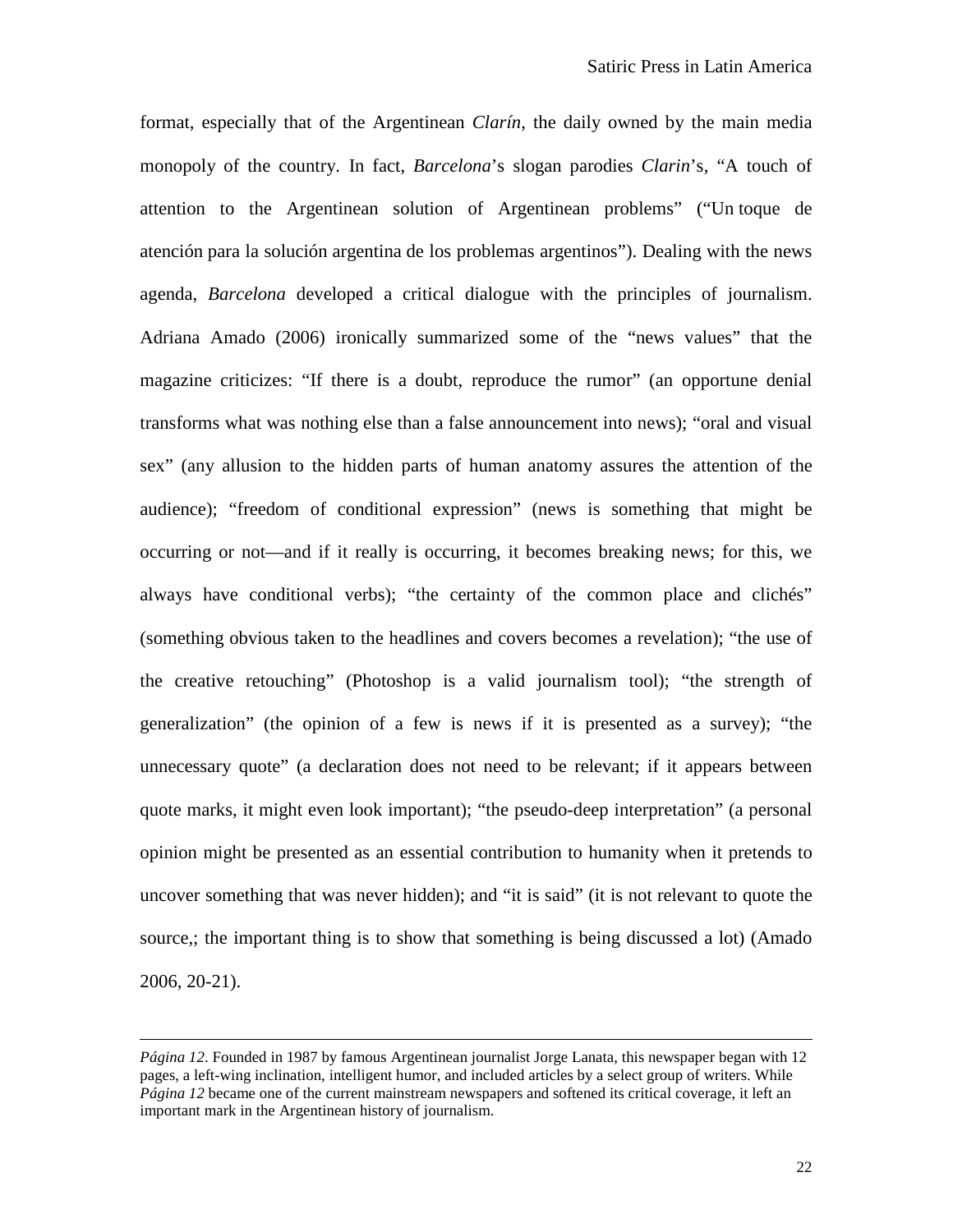The editors and writers of *Barcelona* are a group of friends who live in Buenos Aires and share the craft of non-conformist journalists. They worked for the rock magazine *La García* and the cultural magazine *La Maga* (both local independent publications that do not exist anymore). They describe themselves as operating as a rock n' roll band in a country where the so-called "rock nacional" has an important socio-political tradition and is deeply ingrained in Argentinean cultural identity. Within rock's countercultural spirit, they have been highly controversial, generating visceral reactions from readers. For example, once, a religious woman bought many copies of an issue in which *Barcelona* announced the romance of the year between the Pope and Terri Schiavo (a comatose American woman whose case generated a debate on her right to die) to keep other readers from seeing the story. There were other controversial topics, like those on the Middle East. A cover headline of *Barcelona* stated: "Tolerance. A Jew and a Black decide the future of humanity" (*Barcelona* #88). A photo of Ehud Olmert, Prime Minister of Israel, and U.S. Condoleeza Rice appeared below it. The editors received many letters complaining about the cover, especially from the Argentinean Jewish community (the largest in Latin America), and also from abroad. In the next issue (*Barcelona* #89), the editors published those angry letters as well as the ones that celebrated the cover as a criticism of Israeli and US foreign policies, which purportedly promoted discrimination. In the same issue, the editors included interviews with alleged Palestinian "terrorists" describing "how they would like to explode."

This politically incorrect attitude treated local controversial issues similarly, like the back-cover on abortion. In the midst of legislative debate about the topic, generated by a rape case, Barcelona published the image of a pregnant girl with Down's syndrome

23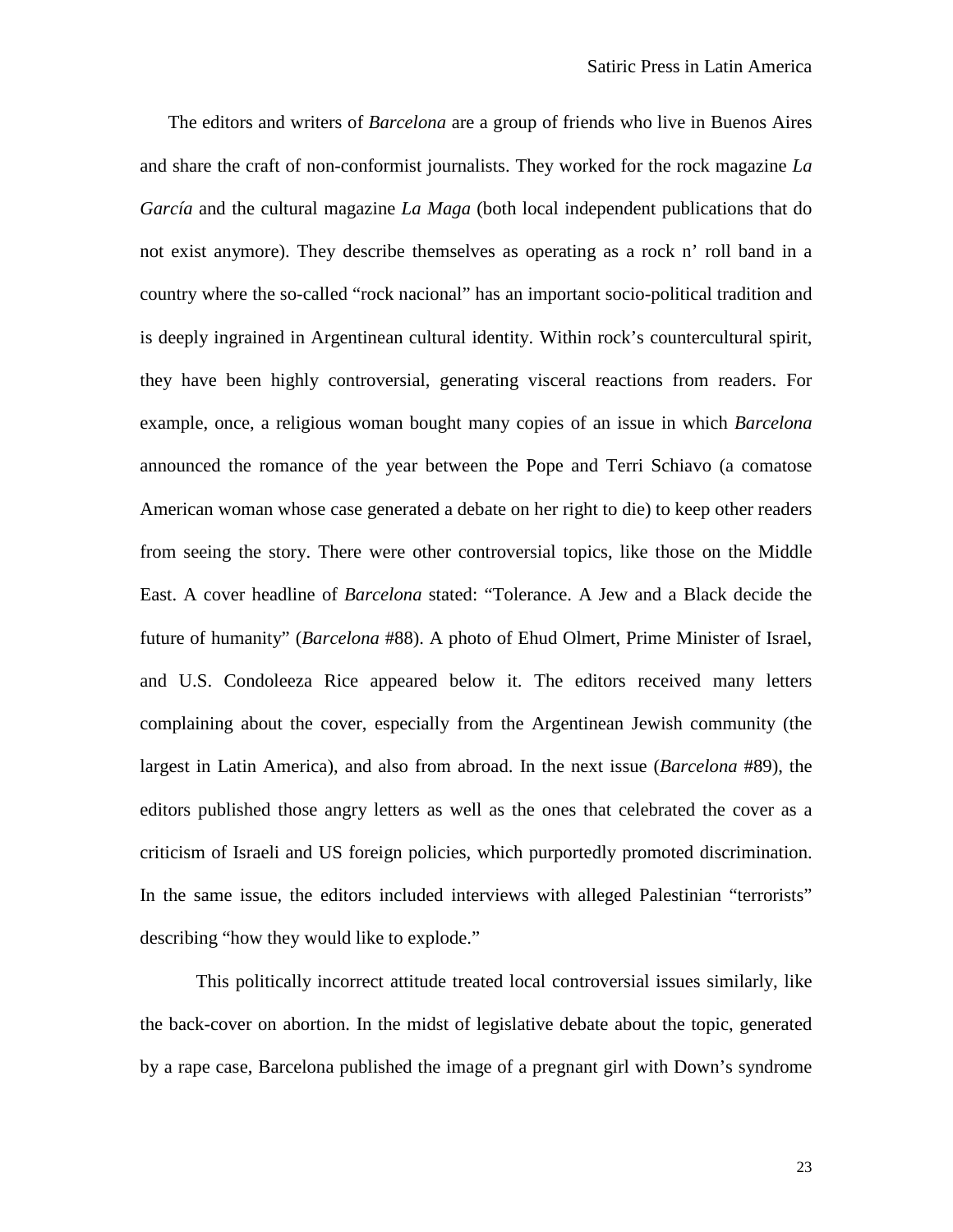holding scales as a symbol of justice with the headline: "No to abortion. Yes to Justice." Other headlines on controversial topics were: "Bush says that Chavez is 'a terrorist who tries to impose his crazy foreign policies on the world';" "After the frustrated bomb attempt in London, members of Al Queda ask their leaders to resign: qué se vayan todos;" "European Union demands the immediate end of Israeli attacks over Lebanon, so they can begin with the great business of reconstructing Beirut;" "After quitting drinking, Lula would like to quit corruption;" "Kirchner: 'I made a fortune during the dictatorship to prevent the military from having that money;" "U.S. prepares 100,000 Marines, several planes, and three nuclear bombs to help the democratic opening of Cuba;" "Spaniard leftist Zapatero rejects nationalization of gas and oil in Bolivia, but supports gay marriage;" "Exclusive interview with the prisoner with AIDS who sleeps in jail with Etchecolatz."<sup>[9](#page-23-0)</sup> Despite its provocative content, the editors say that they have not experienced any sort of censorship. "It is maybe because powerful people do not take us seriously," Beck said (Personal Interview, 2005). However, the publication was commented upon, quoted and reviewed in the major mainstream media, like *Clarin*, *Página 12*, and others. *Barcelona* offered a reference point for other journalists and often became news in itself.

The writers of *Barcelona* developed an original use of colloquial language, crude expressions, and "porteño" jargon. They published *Puto el que lee* (Editorial Gente Grossa, 2006), an illustrated 254-page dictionary of local slang and insults. Through the use of its own satiric language, *Barcelona* expanded to other media. Editors have participated in radio and TV shows, maintaining their particular style of blurring the

<span id="page-23-0"></span> $9$  Miguel Etchecolatz was a member of the police force of the military dictatorship accused of human rights violations; he was later sentenced and went to jail.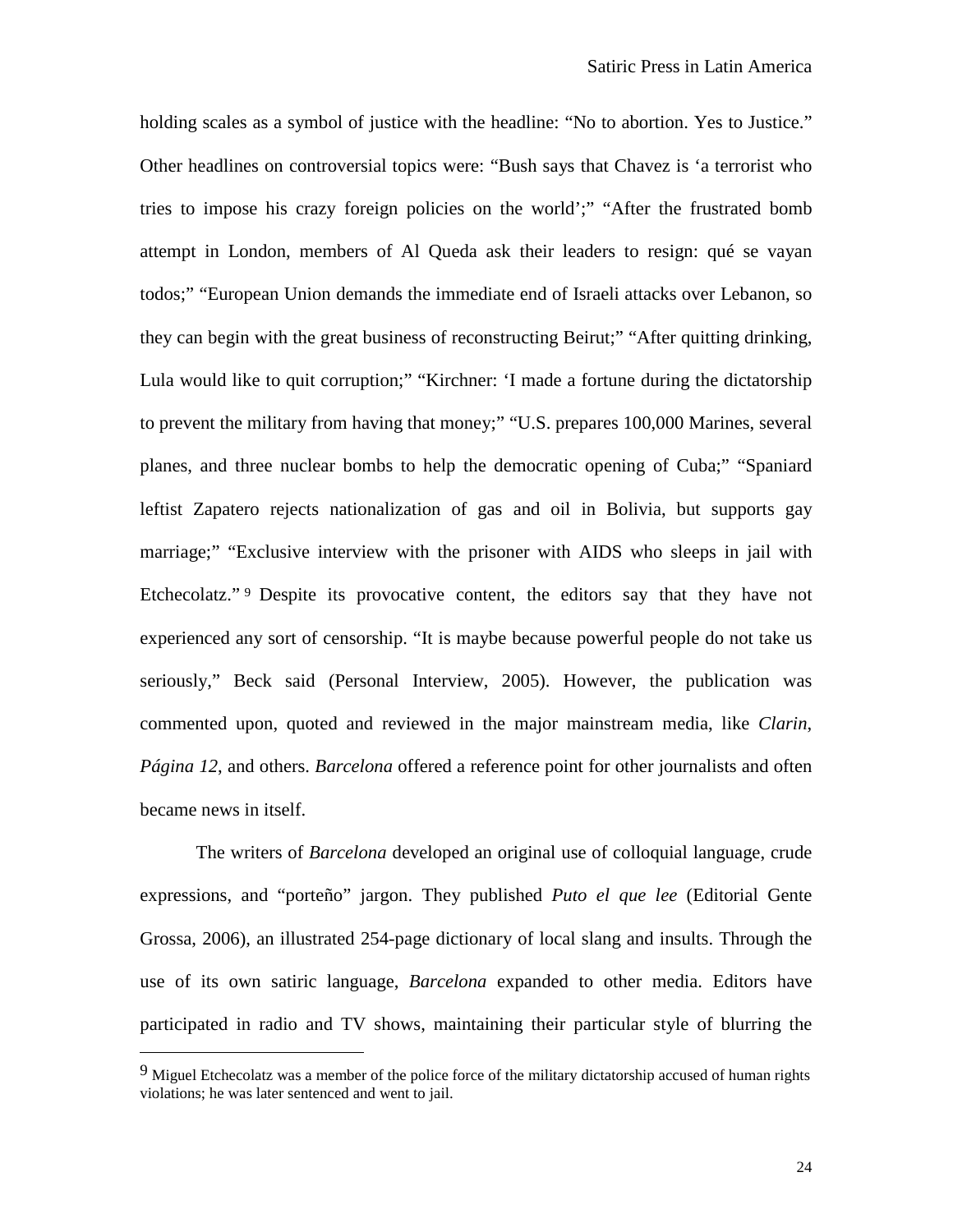borders between fiction and reality, between the serious and the unserious. "All the tradition of the Argentinean print press related to humor has a space for serious opinion. Usually people make an explicit distinction: here is humor, and here it isn't. In *Barcelona*, we do not have those limits," Beck said (Personal Interview, 2005).

By 2006, *Barcelona* had become the most controversial product of the Argentinean independent press with a circulation of around 17 thousand per issue. Their use of radical humor and fake journalistic stories testified to society's generalized unrest, disappointment and skepticism generated by the 2001 economic crisis and helped a traumatized country to deal with its uncomfortable truths. Editors questioned the establishment and functioning of power in society. This critique focused on local politics, but it also targeted international affairs, religion, show business, sports, controversial laws, tragedies, sexual culture, the dictatorial Argentinean past and the military repression, and social values in general. In spite of the changes in Argentinean society since the 2001 crisis, *Barcelona* has survived throughout the Kirchnerismo (2003-2015), marked by the left-wing governments of Néstor Kirchner and Cristina Fernández de Kirchner, and maintained its irreverent position after more than 12 years in publishing. During interviews conducted in Buenos Aires in 2015, editors reiterated the spirit of the magazine. For Mariano Lucano, co-editor of *Barcelona*, the counter-cultural "punk rock" attitude has even increased:

The magazine maintains its lack of faith. It's a magazine made by skeptical people for skeptical readers…. What has changed in the magazine? Well, probably the older editions had a much more naïve tone. In some ways, the magazine is wilder now. (Lucano, Personal Interview, 2015)

For Ingrid Beck, Barcelona's satire keeps targeting similar topics:

25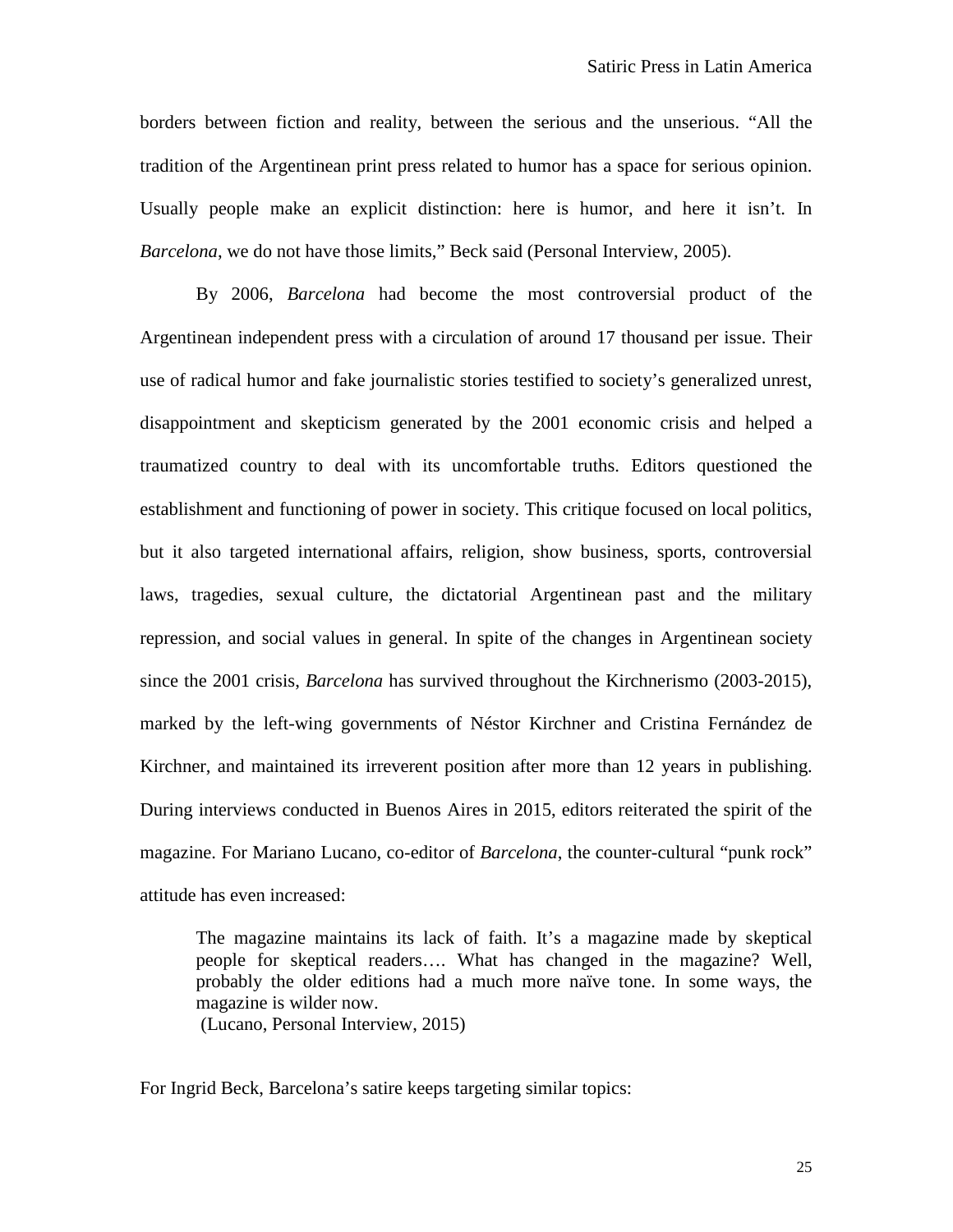Our criticisms against the country's media are still valid. We do satire of the communications media, and that's not going to change. We will keep targeting conservative and corporate institutions. Barcelona is a trench from which to fight institutional violence, to fight for the legalization of abortion, marihuana, and other causes that we have pushed over time. (Beck, Personal Interview, 2015)

Both editors acknowledged the permanent role of *Barcelona* as a parody of the newspaper *Clarín* and the conservative and many times sloppy Argentinean journalism. Nevertheless, during the Kirchner era, *Barcelona*'s stand against the Grupo Clarín, the largest media conglomerate of the country, became controversial. In the midst of an intense polarization between the ruling party and the opposition, and between liberal and conservative social groups, the government developed a highly confrontational relationship with the media. In fact, the president promoted a communications law (Ley de Servicio de Comunicación Audiovisual) that sought to limit the power of Grupo Clarín, which was critical of the government, especially during the "campo-gobierno" conflict,<sup>[10](#page-25-0)</sup> one of the major political crises of the Kirchnerismo. As part of the debate about the concentration of media ownership versus the freedom of expression, the confrontation underlined the role that the mainstream media has played as a conservative force in the country, responding to the elites' interests. The government's attacks against *Clarín* echoed many of *Barcelona*'s critiques against the media monopoly: "Our criticisms against Clarín began to be heard by a lot more people; we also ended up on the side with the government in relation to a common enemy, and we were accused of being pro-Kirchner" (Ingrid Beck, Personal Interview, 2015). In addition, critics of *Barcelona*

<span id="page-25-0"></span><sup>10</sup> The "campo-gobierno" conflict was an agricultural strike, consisting of a *lock out* and road blocks, in which the agricultural production sector protested against the government's decision to increase the taxes of soybeans and sunflower exports (Fair 2008). The Kirchner government posed the conflict in terms of "the people versus the oligarchy" and compared the agricultural leaders with the repressive *golpistas* of the past.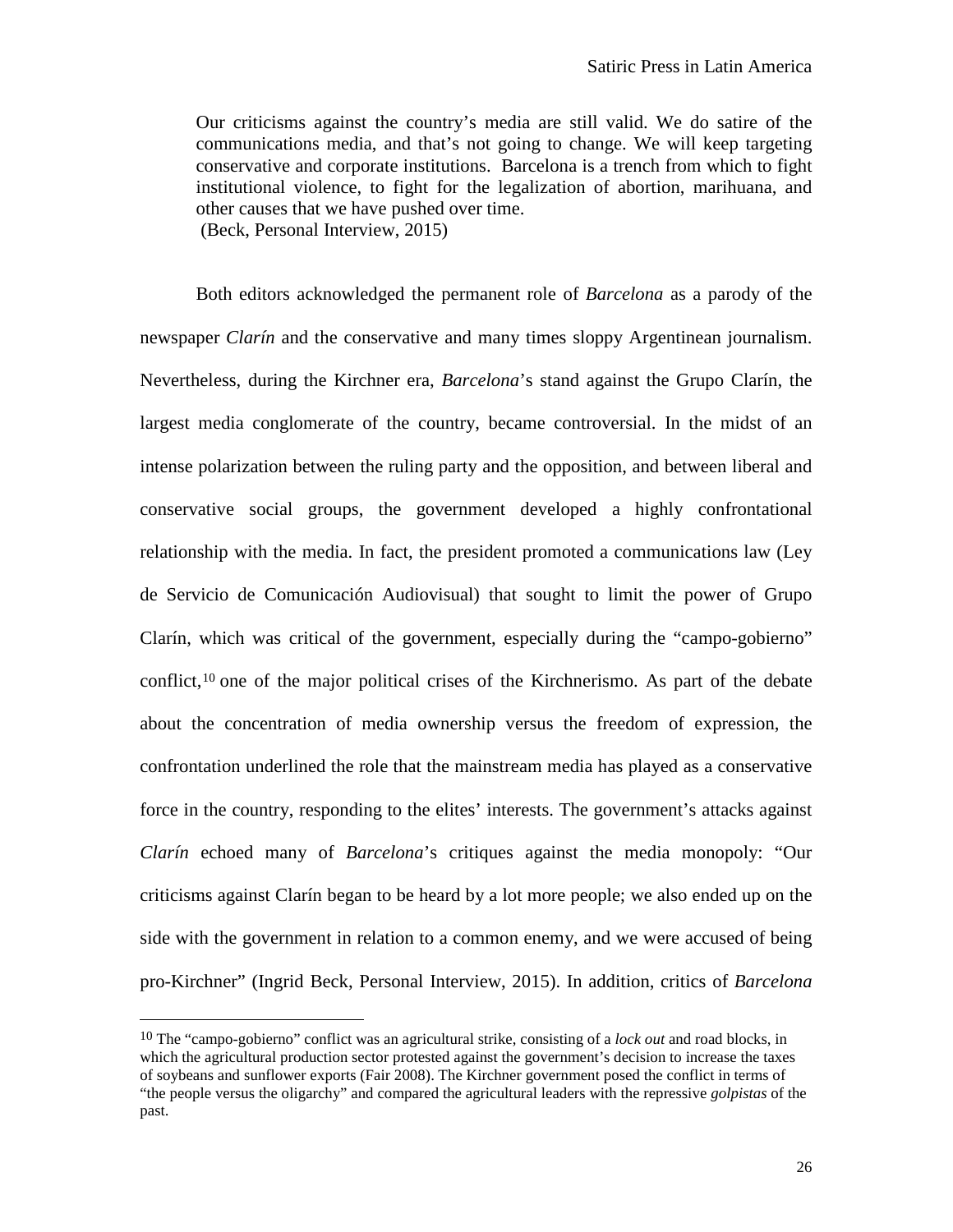accused the magazine of receiving official advertising from government institutions. The editors, however, explained the situation. While media monopolies like *Clarin* had unregulated commercial practices before the Kirchnerismo, the independent, alternative and cultural magazines faced many commercial restrictions, such as fees when they did not sell more than 50% of their circulation in the newsstands. As a result, many independent editors, who accounted for 7% of the publishing market, organized into an association and demanded tax reductions and official advertising from the national and local governments. These demands intended to level the media playfield a bit. As a consequence, during the Kirchner era, *Barcelona*, like many other independent or alternative publications, received advertising money from official institutions. "It was not a fortune, but it allowed us to survive," said Lucano (Personal Interview, 2015), who denied that the official advertising money had created any type of restriction on their content. "Somehow, the State has to distribute the official advertising in an equitable way. And we received what we had to receive, but it did not limit or influence us at all. The magazine is not partisan because our mission is to satirize power" (Beck, Personal Interview, 2015).

In terms of business organization, Barcelona remains in a precarious position. With six core members and 14 collaborators, its online presence is not significant, and its digital format is very similar to the printed version (with around 2000 paid subscribers, mainly from abroad). Editors acknowledged that they haven't invested much in the digital operations because of lack of money and time. While there were periods in which the editors had a salary, today, they barely make any money:

Barcelona had different moments. At some point, it was a job with a salary; at other times, it was not. At some point, we worked on radio shows that allowed us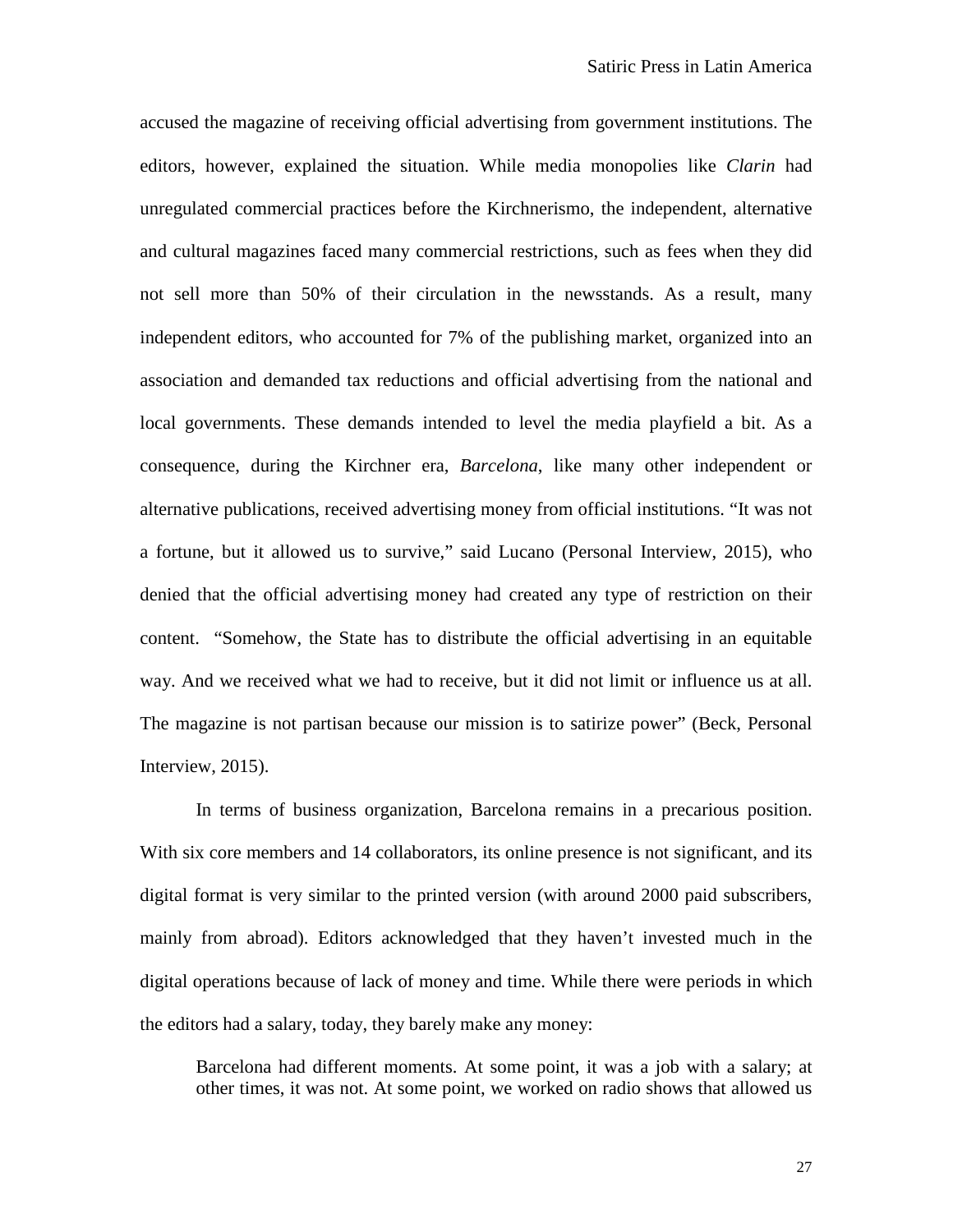to earn money to support the magazine, but for the past years Barcelona, for us, has been a deficit. We don't make revenues, we invest money, and there is no mystery. We publish it, because we want to keep publishing it. There is no other reason. (Beck, Personal Interview, 2015)

We have a very utopian way of functioning... We never found the right business partner. We are morons in business…. [Doing the magazine] is a hobby that takes a lot of time: five days every two weeks to make \$200 dollars is not a great business. (Lucano, Personal Interview, 2015)

In times when Argentina made a political turn to the Right with the election of the

conservative millionaire Mauricio Macri as president in 2015, after 12 years of

Kichnerismo, *Barcelona* has maintained the critical stance against the establishment that

it developed since the aftermath of the 2001 economic crisis. Lucano explained that the

magazine was created out of professional and creative needs by a group of unemployed,

rocker, young journalists who have grown into rebellious middle-aged satirists who use

humor as therapy to cope with reality:

Satire can be understood as a consolation for dumb people. Personally, I find it necessary for my psyche. Instead of going mad about issues that I found repulsive, I try to sublimate them through humor. But it's a consolation for dumb people. (Lucano, Personal Interview, 2015)

## **Conclusions**

*The Clinic* and *Barcelona* offered non-mainstream points of view about society after traumatic times in their respective countries. These Left-leaning magazines parodied the news media agenda in their biweekly issues, developing a satirical critique around national politics and local society, including show business and celebrities, social inequalities, and recent national history. Both crude military dictatorships in Chile and Argentina have been principal targets of the magazines, as part of their rigid anti– authoritarian and anti-U.S. foreign policy editorial stand (often providing the connections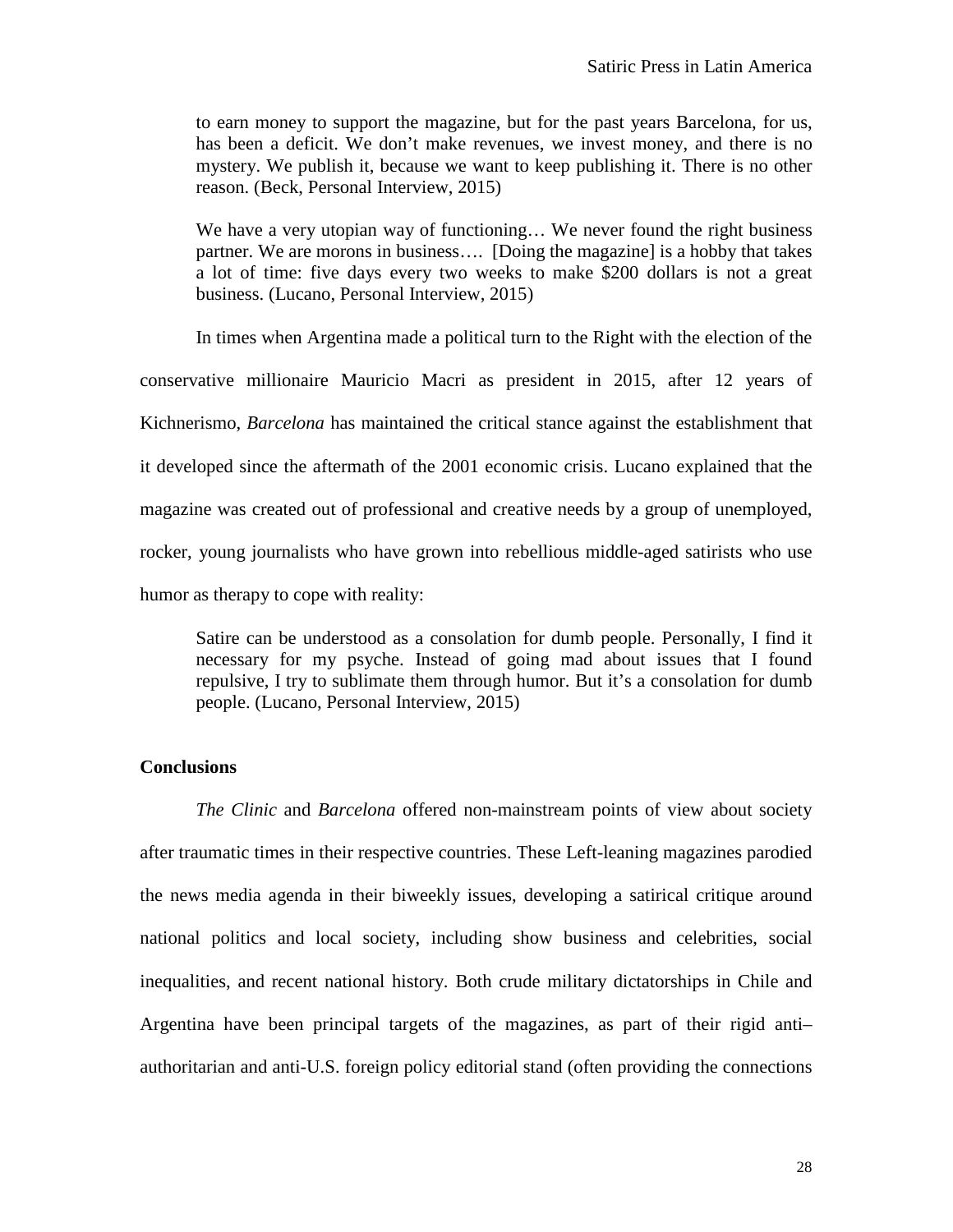to understand the US responsibility in the installation of Latin American dictatorships and authoritarian regimes).

Politically incorrect humor serves as a main resource to develop criticism. It includes local slang, popular culture references, satiric/fake news, and "culture jamming" to transmit subversive and irreverent ideas. Self-defined as political magazines, both publications use humor to create an accessible language to reach wider audiences with counter-hegemonic ideas and representations. Their socio-political critique not only targets corrupt politicians, unethical leaders, political parties, and the higher figures of the government, but it is mainly directed towards the mainstream media and national journalism. Since its inception, *The Clinic* attacked the conservative *El Mercurio*, the biggest newspaper in the country and a historic supporter of the Pinochet regime. In the same way, *Barcelona* targeted *Clarin*, the national daily that is part of the biggest media monopoly in Argentina and which was accused (along with most of the mainstream press) of supporting the neo-liberal policies that led to 2001 crisis and of opposing the progressive measures during the Kirchner era.

Based in capital cities with strong and educated middle-classes, these magazines condensed the frustrations, traumas, and taboos of diverse urban social sectors and produced a liberating discourse about them. After traumatic times (like a bloody dictatorship or a deep social crisis), societies require collective healing and national reconciliation (The Commissions of Truth—which existed in Chile and Argentina after their most recent military dictatorships—are examples of this). The press usually plays an important role in this process. However, in contexts where the mainstream media had been timid, indifferent, coopted or strongly censored during the repressive, chaotic times,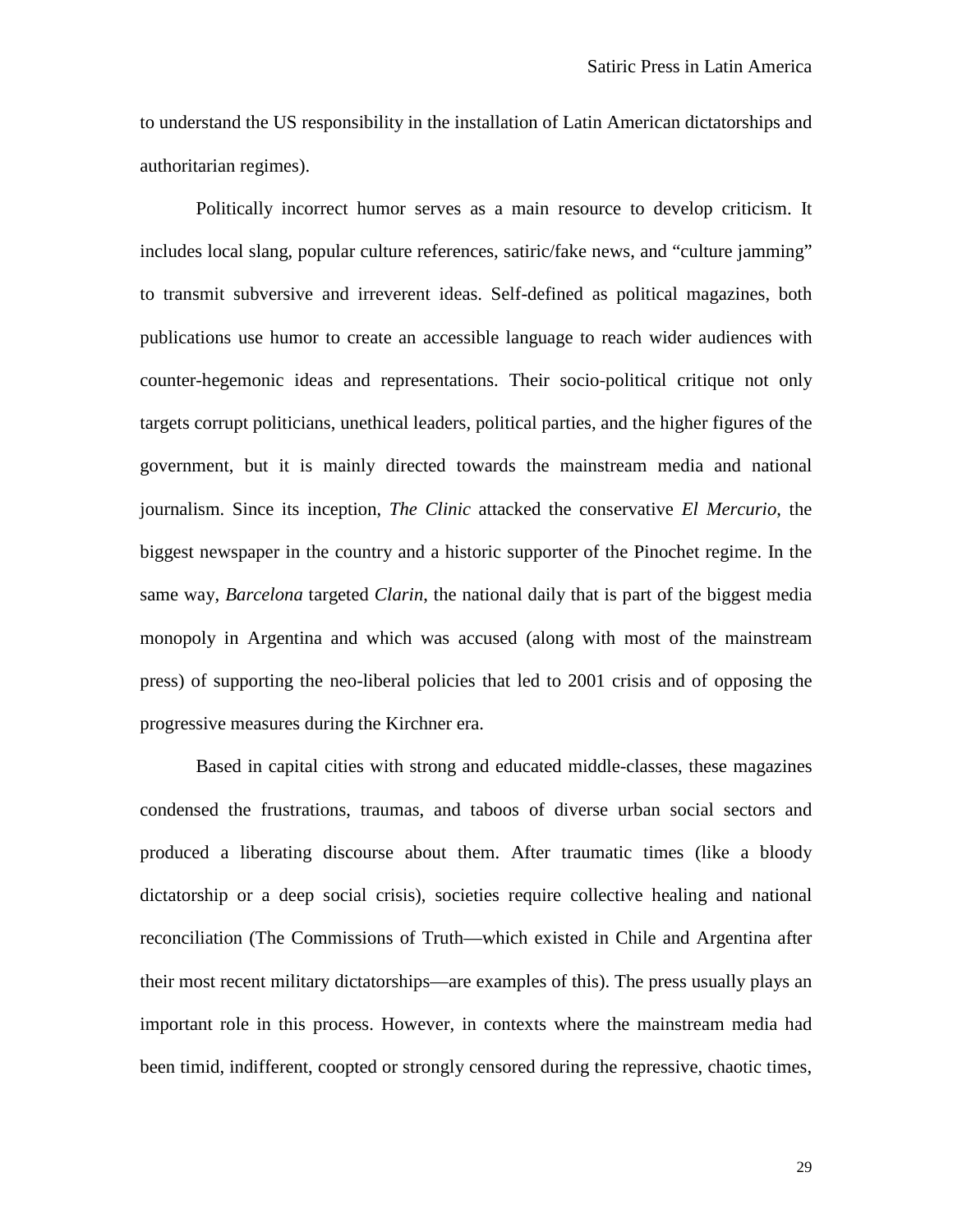they are not ready to assume a critical discourse after the storm. In these contexts, satire and independent media flourish, filling the gaps and fissures in the mediascape. They acquire the capability to insert traumatic topics in the media agenda and to treat them with cathartic lenses. Humor becomes an appealing cultural product to traumatized urban middle classes, producing a liberation that usually takes place in democratic times. In this sense, *The Clinic* focused on the cruel dictatorial past, offering cathartic laughter as an alternative to exorcizing the long period of repression, as well as to admitting the daily fear that permeated Chile during the military regime, and denouncing the impunity of the democratic transition. *Bacerlona* voiced the social anger and dissatisfaction of Argentinean society towards the corrupt ruling class and its neo-liberal hegemony that led to the collapse of the economy in 2001 and the subsequent social crisis. Both magazines contributed to set the local media agenda by introducing, re-introducing or keeping relevant sensitive topics that otherwise might not get enough critical coverage. As parodies of mainstream newspapers, they assumed a symbiotic relation with the mediascape, questioning the media's practices through a refractory discourse. Within this process, the notion of newsworthiness was also put into question.

As "hybrid alternative media" *The Clinic* and *Barcelona* have been constantly negotiating their meanings and positions between alternative, oppositional, and mainstream within their national mediascape. They have been alternative in the sense that they developed a sometimes-precarious business model in order to survive while advancing social, political or cultural criticism that was not present in the mainstream media and public discourse of their countries. Nevertheless, they found a prominent space within the political national debate, became successful (in the sense of readership, local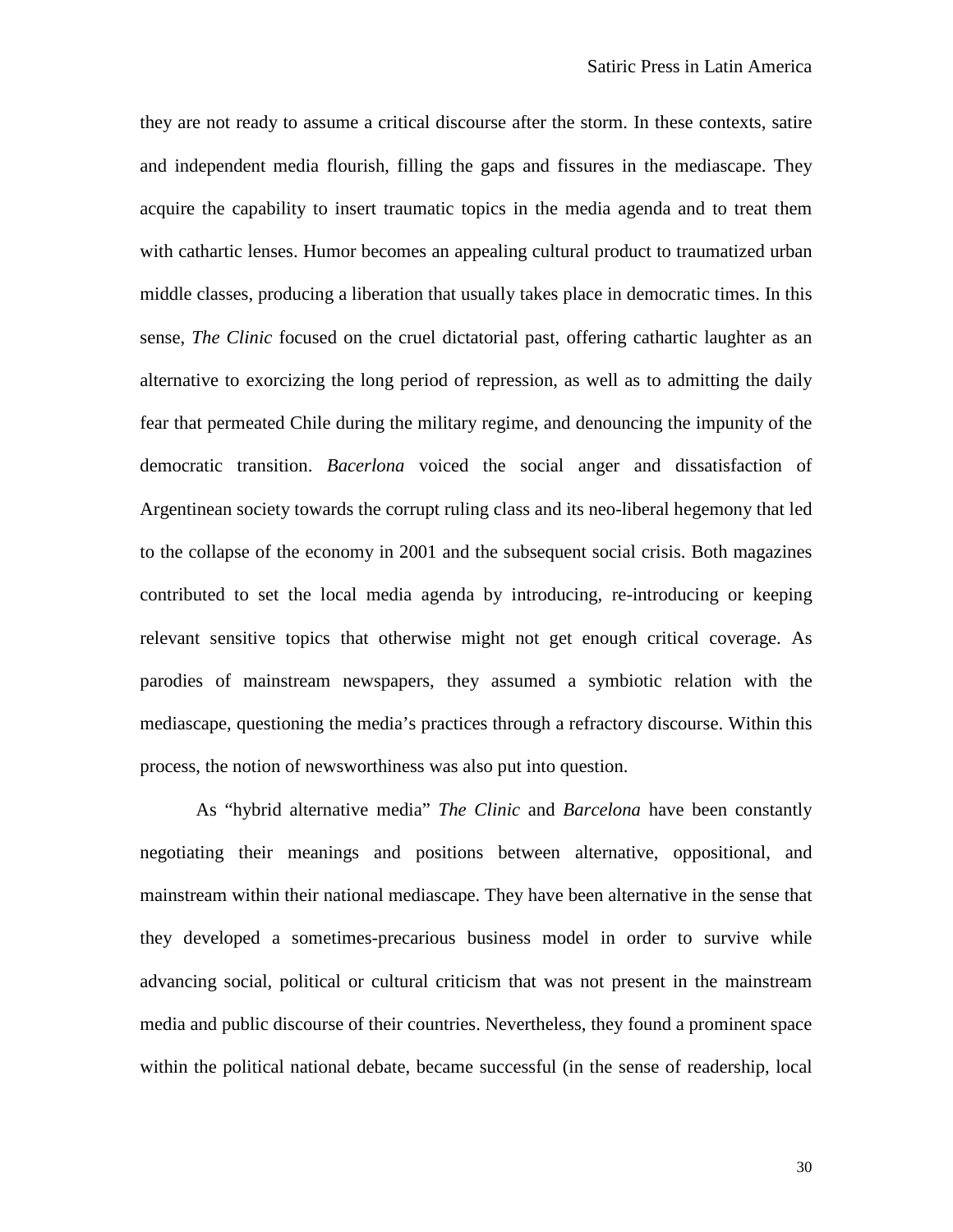recognition, and regularity of publication), and their editors and journalists became influential public figures who participate in other commercial media outlets. While rejecting an affiliation with political parties or social movements, they shared some ideas with left-wing politicians in power (Lagos or Bachelet in Chile; Nestor and Cristina Kirchner in Argentina). In these scenarios, they have struggled to maintain a critical attitude towards power, and reject cooptation by these progressive regimes.

After serving their cathartic functions, these hybrid alternative publications negotiate their own mainstreaming. Through the creation of a solid brand and alternative business operations (such as a franchise of bars in different cities of Chile), *The Clinic* has established itself as one of the main publications of the country. Its radical character has evolved over the years as Chilean society has progressed into a more inclusive and liberal democracy. Contrastingly, *Barcelona* still struggles to survive but maintains its counter-cultural and transgressive spirit, operating as a pre-90s rock n' roll band. In the wake of President Macri's right wing government, *Barcelona*'s relevance might increase while resources (like official government funding) might decrease. In both cases, nevertheless, their relevance is inextricably dependent on their socio-political contexts. While hegemony and power are always being challenged and negotiated in the realm of culture and society, history shows that after periods of social crisis new satiric publications adopt innovate subversive roles that reflect predominant national tensions.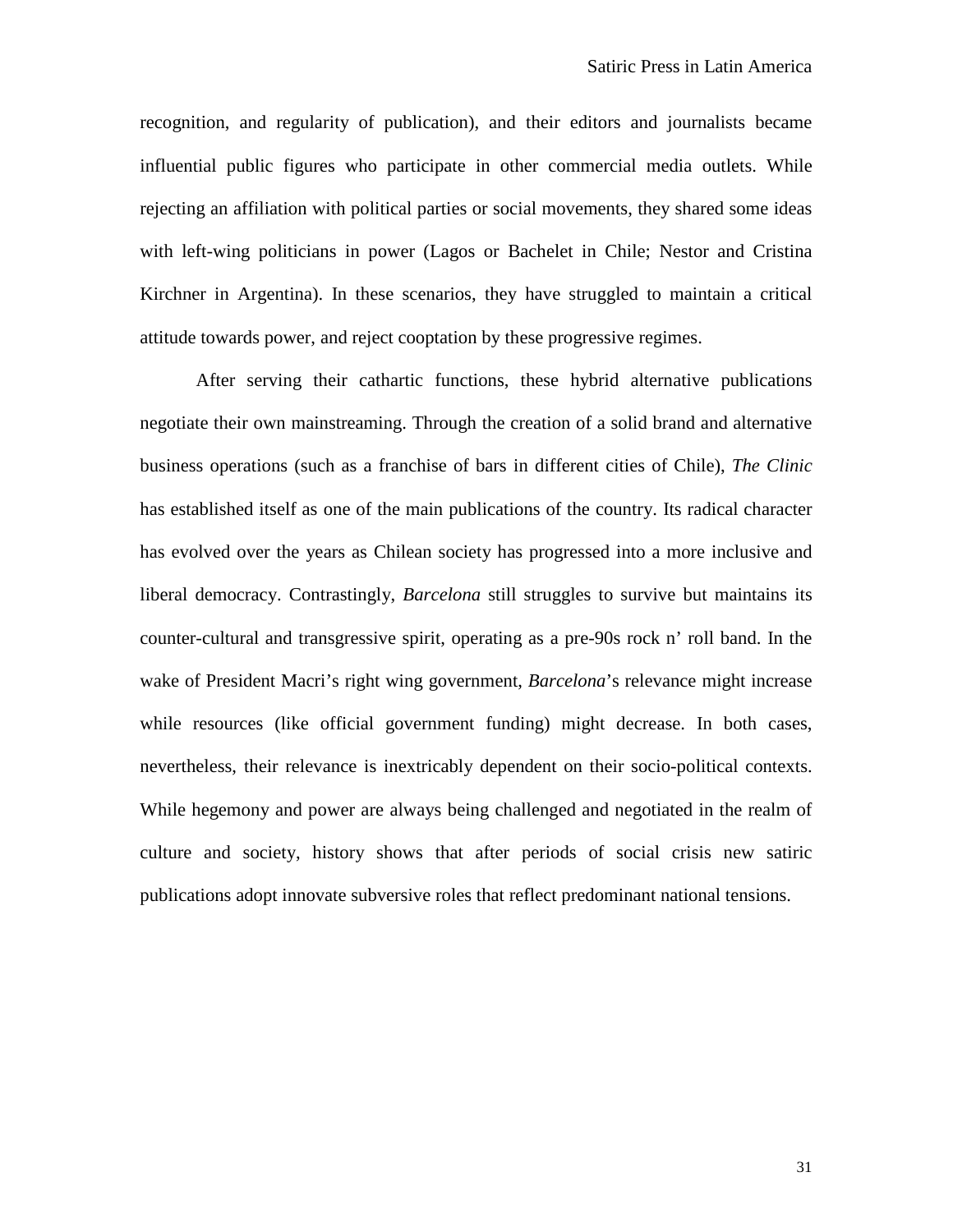#### References

- Abel, R. . 1997. "'An Alternative Press, Why?' " *Publishing Research Quarterly* no. 12 (4):78-84.
- Achter, Paul. 2008. "Comedy in Unfunny Times: News Parody and Carnival After 9/11." *Critical Studies in Media Communication* no. 25 (3):274-303. doi: 10.1080/15295030802192038.
- Aguero, Ignacio. 2008. El diario de Agustín. Chile.
- Alonso, Paul. 2005. "The Clinic: La nueva prensa satírica de Chile." *Chasqui: Revista Latinoamericana de Comunicación* no. 92:26-31.
- Alonso, Paul. 2007. "Barcelona: la ácida prensa argentina." *Chasqui: Revista Latinoamericana de Comunicación* no. 97:27-31.
- Alonso, Paul. 2018. *Satiric TV in the Americas: Critical Metatainment as Negotiated Dissent*. New York: Oxford University Press.
- Alves, Rosental. 2005. "From Laptog to Watchdog: the role of the press in Latin America's democratization." In *Making Journalists*, edited by Hugo de Burgh, 181-202. London, New York: Routledge.
- Amado, Adriana. 2006. Los 10 recursos más comunes del periodismo en las páginas de Barcelona. *Plan V*.
- Atton, C. . 2002. *Alternative Media*. Thousand Oaks: Sage Publications.
- Bakhtin, M. 1984. *Rabelais and His World.* Bloomington: Indiana University Press.
- Baym, Geoffrey. 2005. "The Daily Show: Discursive Integration and the Reinvention of Political Journalism." *Political Communication* no. 22 (3):259-276.
- Baym, Geoffrey. 2008. Infotainment. In *International Encyclopedia of Communication*.
- Baym, Geoffrey. 2010. *From Cronkite to Colbert : the evolution of broadcast news*. Boulder: Paradigm Publishers.
- Bonnet, Alberto. 2008. *La hegemonía menemista*. Buenos Aires: Prometeo.
- Bourdieu, P. 1998. *On Television*. New York: The New Press.
- Collins, R. 1996. "A Battle for Humor: Satire and Censorship in Le Bavard." *Journalism and Mass Communication Quarterly* no. 73 (3):645-656.
- Cuddon, J.A. 1991. *The Penguin Dictionary of Literary Terms and Literary Theory*. London: Penguin Books.
- Day, Amber. 2011. *Satire and Dissent*. Bloomington, Indiana: Indiana University Press.
- De Luigi, Maria Angelica. 2004. El mea culpa de una periodista. *The Clinic*, November 25.
- Dinerstein, A. 2002. "The Battle of Buenos Aires: Crisis, Insurrection, and the Reinvention of Politics in Argentina." *Historical Materialism* no. 10 (4):5-38.
- Dinerstein, A. 2003. "'Qué se Vayan Todos! Popular Insurrection and the Asambleas Barriales in Argentina'." *Bulletin of Latin American Research* no. 22 (2):187-200.
- Dinges, J. 2004. *The Condor Years: How Pinochet and his allies brought terrorism to three continents*. New York: The New Press.
- Downing, J. . 2001. *Radical Media: Rebellious Communication and social Movements.* . Thousand Oaks: Sage.
- Faina, Joseph. 2012. "Public journalism is a joke: The case of Jon Stewart and Stephen Colbert." *Journalism* no. 14 (4):541-555.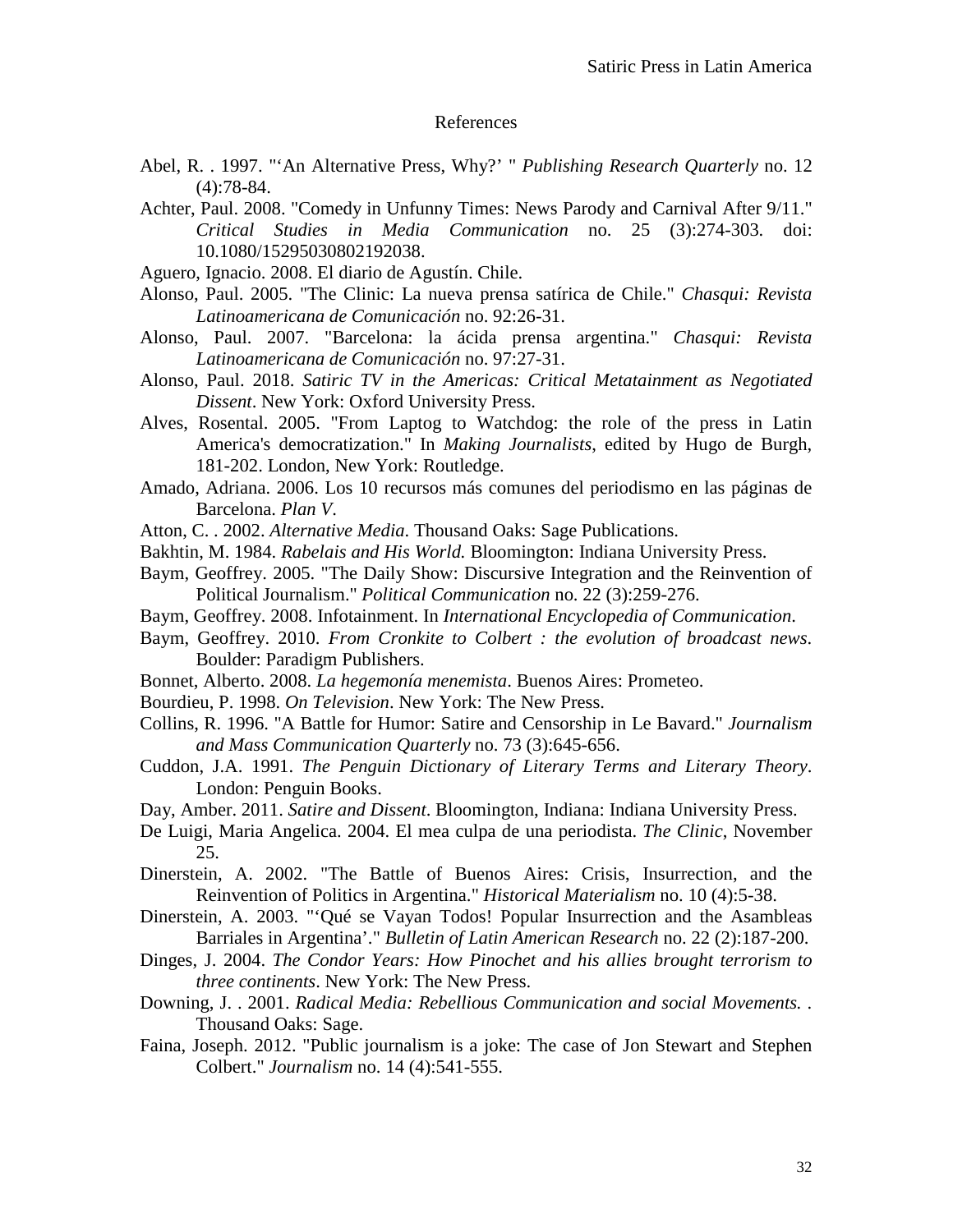- Fair, Hernán. 2008. El conflicto entre el gobierno y el campo en la Argentina. Lineamientos políticos, estrategias discursivas y discusiones teóricas a partir de un abordaje multidisciplinar. *Iberoforum* 3 (6): 82-106, [http://www.uia.mx/actividades/publicaciones/iberoforum/6/pdf/hernanf.pdf.](http://www.uia.mx/actividades/publicaciones/iberoforum/6/pdf/hernanf.pdf)
- Fair, Hernán. 2014. "Claves para entender el éxito de la hegemonía menemista en la Argentina neoliberal de los años 90." *Sociologías* no. 16 (37):252-277.
- Feldman, Lauren. 2007. "The news anout comedy." *Journalism* no. 8 (4):406-427.
- Garcia Canclini, Nestor. 1995. *Hybrid Culture: Strategies for Entering and Leaving Modernity*. Minneapolis: University of Minnesota Press.
- Garcia Canclini, Nestor. 2001. *Citizens and Consumers*. Minneapolis: University of Minnesota Press.
- Gray, Jonathan, Jeffrey Jones, and Ethan Thompson, eds. 2009. *Satire TV: Politics and Comedy in the Post-Network Era*. New York and London: NYU Press.
- Hall, Stuart. 1990. "Cultural Identity and Diaspora." In *Identity: Community, Culture, and Distance*, edited by Jonathan Rutherford, 222-237. London: Lawrence & Wishart.
- Harcup, T. . 2005. ""I'm Doing this to Change the World": Journalism in Alternative and Mainstream Media. ." *Journalism Studies* no. 6 (3):361-374.
- Jones, Jeffrey. 2007. "Fake News versus Real News as Sources of Political Information: The Daily Show and Posmodern Political Reality." In *Politicotainment*, edited by Kristina Rieget. New York: Peterlang Publishing Inc.
- Jones, Jeffrey. 2010. *Entertaining Politics: Satiric Television and Political Engagement*. Lanham, Md: Rowman & Littlefield Publishers.
- Kornbluh, Peter. 2003. "The El Mercurio File." *Columbia Journalism Review* no. 42  $(3):14-19.$
- Kraidy, Marwan. 2005. *Hybridity or the Cultural Logic of Globalization*. Philadelphia: Temple University Press.
- Macari, Mirko. 1999. Chilean Media Works in the Long Shadow of Pinochet. *Nieman Reports*, [http://niemanreports.org/articles/chilean-media-work-in-the-long](http://niemanreports.org/articles/chilean-media-work-in-the-long-shadow-of-pinochet/)[shadow-of-pinochet/.](http://niemanreports.org/articles/chilean-media-work-in-the-long-shadow-of-pinochet/)
- Martin-Barbero, J. 1993. *Communications, Culture and Hegemony: From the Media to the Mediations*. Newbury Park, CA: Sage.
- McGuigan, Jim. 1992. *Cultural Populism*. London: Routledge.
- Moulian, Tomás. 1997. *Chile actual: Anatomía de un mito*. Santiago de Chile: LOM Ediciones.
- O'Rourke, D., and P. Rodriguez. 2004. "'The Onion's Call for Healing'." *Society* no. 42  $(1):19-27.$
- O'Sullivan, Tim. 1994. "Alternative Media." In *Key Concepts in Communication and Cultural Studies*, edited by Tim O'Sullivan, John Hartley, Danny Saunders, Martin Montgomery and Martin Fiske. London: Routledge.
- Painter, Chad, and Louis Hodges. 2010. "Mocking the News: How The Daily Show with Jon Stewart Holds Traditional Broadcast News Accountable." *Journal of Mass Media Ethics* no. 25 (4):257-274. doi: 10.1080/08900523.2010.512824.
- Piva, Adrián. 2010. *Acumulación y hegemonía en la Argentina menemista*. Buenos Aires: Editorial Biblos.